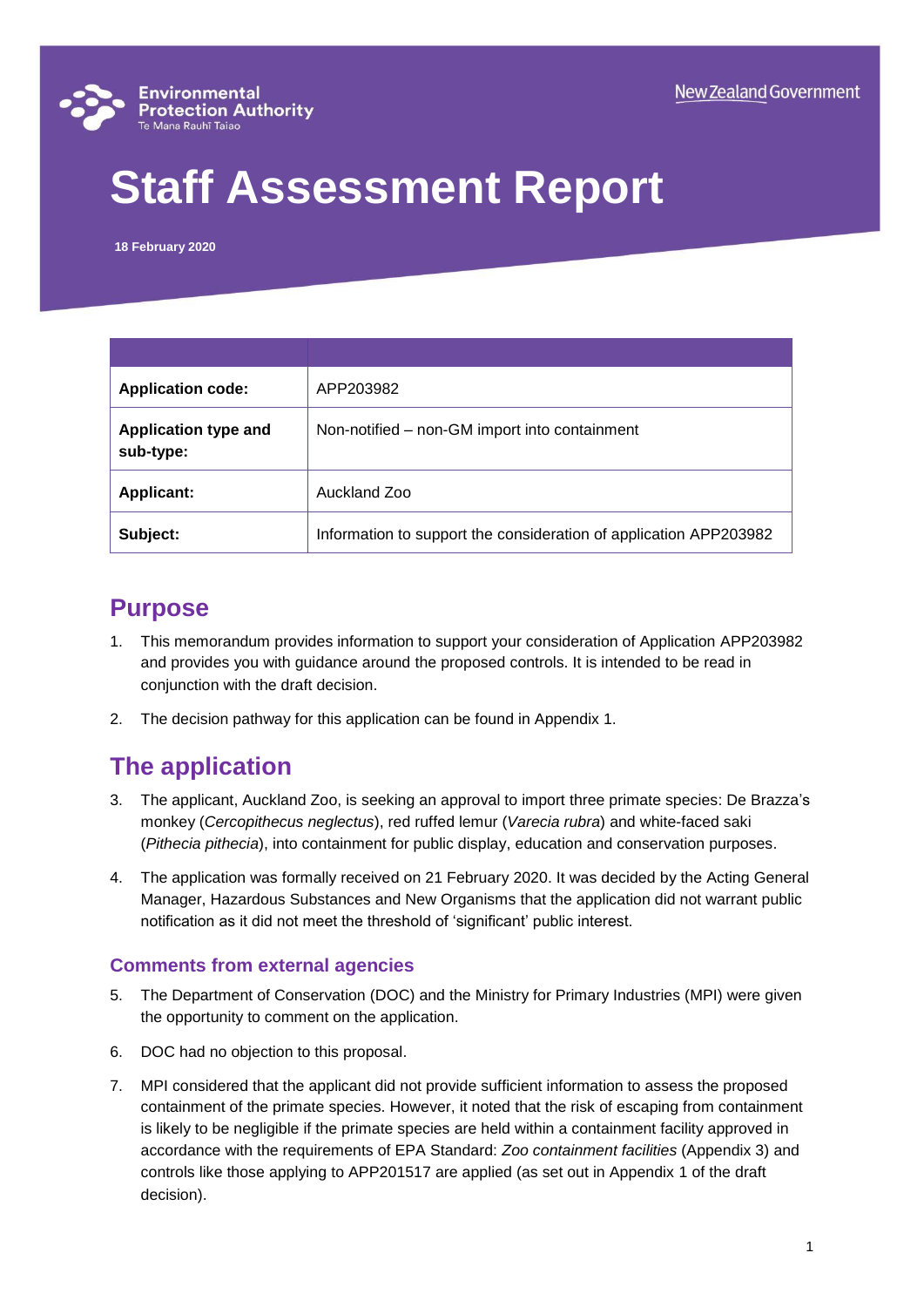# **The Draft Decision**

- 8. We evaluated this application as being relatively low risk and straightforward, and therefore elected to prepare a draft decision and this memorandum to support your consideration, in place of a full Staff Assessment Report.
- 9. The draft decision is just that, a draft. Alterations, inclusions or deletions to the content may well be appropriate or necessary following your consideration of the application.

# **Organisms' description**

#### *De Brazza's monkey (Cercopithecus neglectus)*

10. *Cercopithecus neglectus* is a primate species in the family Cercopithecidae (Table 1). The International Union for Conservation of Nature (IUCN) categorised De Brazza's monkey as a 'least concern' species. However, *C.* the species is protected from hunting or trapping in Ethiopia as animal trade (pet, bushmeat) and habitat destruction cause declines in parts of its traditional habitat (Oregon Zoo ND). The Association of Zoos and Aquariums (AZA), which manages captive populations under a species survival plan, sponsored the De Brazza's monkey to proactively protect the future of the species (Eng ND).

| <b>Taxonomic Unit</b> | <b>Classification</b>         |
|-----------------------|-------------------------------|
| Order                 | Primates                      |
| Suborder              | Haplorhini                    |
| <b>Infraorder</b>     | Simiformes                    |
| <b>Family</b>         | Cercopithecidae               |
| Genus                 | Cercopithecus                 |
| <b>Species</b>        | C. neglectus (Schlegel, 1876) |
| Common name           | De Brazza's monkey            |

### **Table 1: Scientific classification of** *Cercopithecus neglectus.*

- 11. De Brazza's monkey is the largest species in the guenon family, measuring between 40 and 63 cm (Eng ND; Oregon Zoo ND). A bright orange crescent on the forehead and a white muzzle and beard characterise the species. The long black tail is not prehensile<sup>1</sup>. Males are bigger in size (average weight 6-7 kg for male, 3-4 kg for female) with a distinctive blue scrotum (Richardson 2009; Hartley & Chapman 2018).
- 12. All members of the genus *Cercopithecus* are endemic to sub-Saharan Africa (Figure 1). De Brazza's monkey is a relatively widespread species across forested regions of central Africa including Angola, Cameroon, Central African Republic, Congo, the Democratic Republic of the Congo, Equatorial Guinea, Ethiopia, Gabon, Kenya, South Sudan, Nigeria and Uganda (King 2008).

<sup>1</sup> Prehensile: capable of grasping.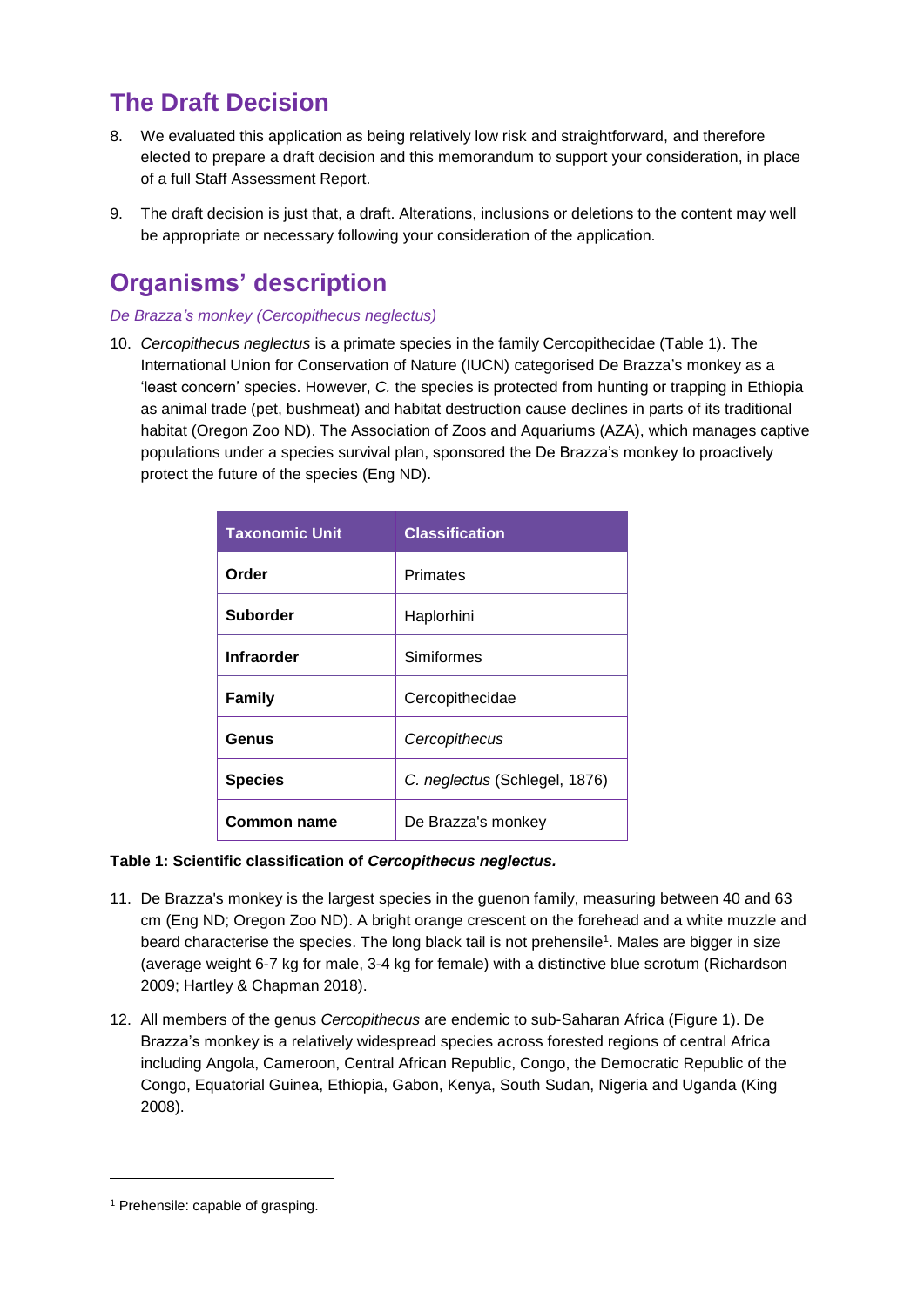

### **Figure 1: Distribution of De Brazza's monkey, the white-faced saki and the red-ruffed lemur population.**

- 13. The species lives in small groups of two to ten individuals and is found in the canopy of the forest near a river. Its habitat covers lowland and submontane tropical moist forests, swamp forests, semi-deciduous forests and Acacia forests (Oregon Zoo ND). De Brazza's monkeys' diet includes fruits, vegetables and insects. When foraging in open areas, the monkey uses its extensive cheek pouches to store food (Richardson 2009).
- 14. *Cercopithecus neglectus* is polygynous with a breeding season from February to March in its natural habitat. However, in captivity, breeding occurs all year round as food is always available (Stein 2002). The sexual maturity occurs around five years of age for females and six years of age for males. Despite some reports of monogamous behaviour, it is generally polygamous (Eng ND). The female gives birth to usually one young that immediately clings to its mother's belly.
- 15. De Brazza's monkey is generally shy and inconspicuous<sup>2</sup> (Richardson 2009). The species is territorial but does not show any aggression towards other groups of De Brazza's monkey that enter its area; whereas any other species of monkey are forcibly removed (Richardson 2009). When a predator approaches *C. neglectus* freezes to avoid being detected and can remain frozen for hours until the threat is removed (Richardson 2009).

#### *White-faced saki (Pithecia pithecia)*

- 16. *Pithecia pithecia* is a primate species in the family Pitheciidae (Table 2). The IUCN categorised the white-faced saki as a 'least concern' species (Marsh 2018).
- 17. White-faced saki is a medium-sized primate (32 -40 cm) with slightly heavier males (1.8 2.4 kg for males,  $1.4 - 1.9$  kg females). Its common name comes from the distinctive bright furry white face that males possess. Males also have a long black coat whereas females have a shorter brownish grey coat and an orange chest and abdomen. Both sexes have a long, thick, nonprehensile tail (Grubich 2013).

<sup>&</sup>lt;sup>2</sup> Inconspicuous: not clearly visible or attracting attention.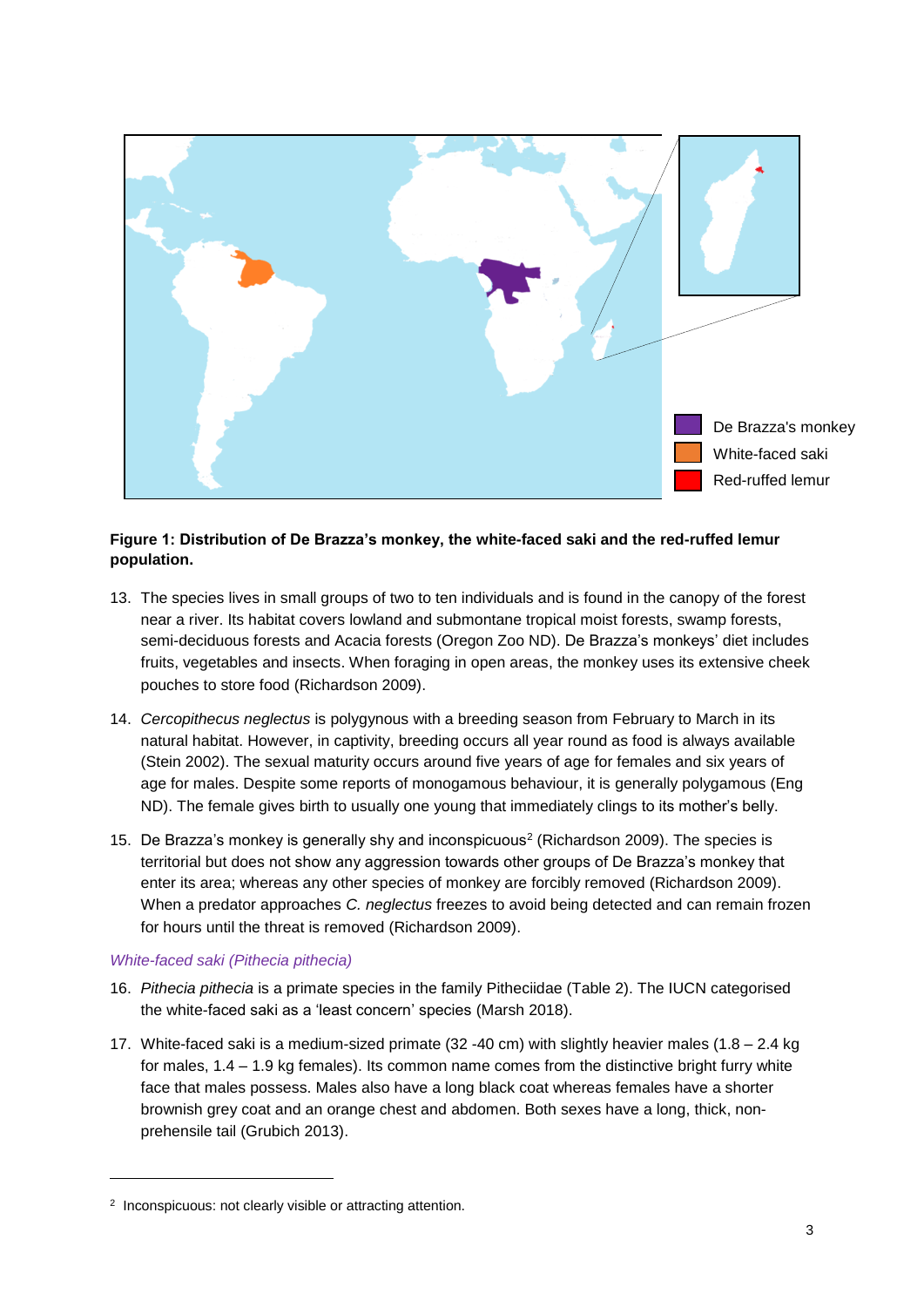| <b>Taxonomic Unit</b> | <b>Classification</b>                                   |
|-----------------------|---------------------------------------------------------|
| Order                 | Primates                                                |
| <b>Suborder</b>       | Haplorhini                                              |
| <b>Infraorder</b>     | Simiformes                                              |
| <b>Family</b>         | Pitheciidae                                             |
| Genus                 | Pithecia                                                |
| <b>Species</b>        | P. pithecia (Linnaeus, 1766)                            |
| <b>Common names</b>   | white-faced saki, Guianan<br>saki, or golden-faced saki |

#### **Table 2: Scientific classification of** *Pithecia pithecia.*

- 18. *Pithecia pithecia* originates from South America (Figure 2). The species is found in Brazil, Venezuela, French Guiana, Guyana and Suriname (Grubich 2013). Its habitat covers a variety of forest types including upland and lowland rainforests where fruit trees and waterholes are abundant, but it can also be found in very wet or very dry forests (Dugmore 1986; Grubich 2013). This monkey mainly occupies the middle to lower parts of the forest (Veiga et al. 2013).
- 19. White-faced sakis live in small groups of usually two to four individuals, but groups with up to 12 individuals have been observed in Guiana (Veiga et al. 2013). Sakis are known to be monogamous in captivity; however, in the wild groups larger than three individuals can include more than one breeding male or female (Grubich 2013). Females bear one offspring per year, with young reaching sexual maturity around three years of age. White-faced saki lifespan is double in captivity with an average of 30 years of age for only 15 years in the wild (Grubich 2013).
- 20. Predominantly a leaping species, the white-faced saki also spends time on the ground walking on all fours. It can travel long distances to find food which includes fruits, seeds, leaves, honey, flowers, insects, and small mammals and birds (Toronto Zoo ND).
- 21. White-faced saki has loud territorial calls between the males and the females to maintain territorial boundaries as well as the social bond. When alarmed they alternate between fleeing rapidly and freezing to confuse predators (Toronto Zoo ND).

#### *Red-ruffed lemur (Varecia rubra)*

- 22. *Varecia rubra* is the largest member of the family Lemuridae (Table 3). The species is commonly known as the red-ruffed lemur due to its orange-red coat that contrasts with its black inner fur (tail, face, chest and inner arms and legs) (Lemur Conservation Foundation ND). Adults have a white patch on the back of their neck and may have some white markings on their hands and feet. Like all species of ruffed lemur, they have long furry "ruffs" of hair on the ears (Gron 2007). This primate species is classified as a 'critically endangered' species by IUCN. The population is declining due to illegal logging, hunting pressure, frequent cyclones and fires (Andriaholinirina 2014).
- 23. Red-ruffed lemur is a medium-size primate. It weighs 3.3 to 3.6 kg for a body length of 43 to 57 cm. The tail is longer than the body, with an average of 60 cm long. No sexual dimorphism is observed (Gron 2007).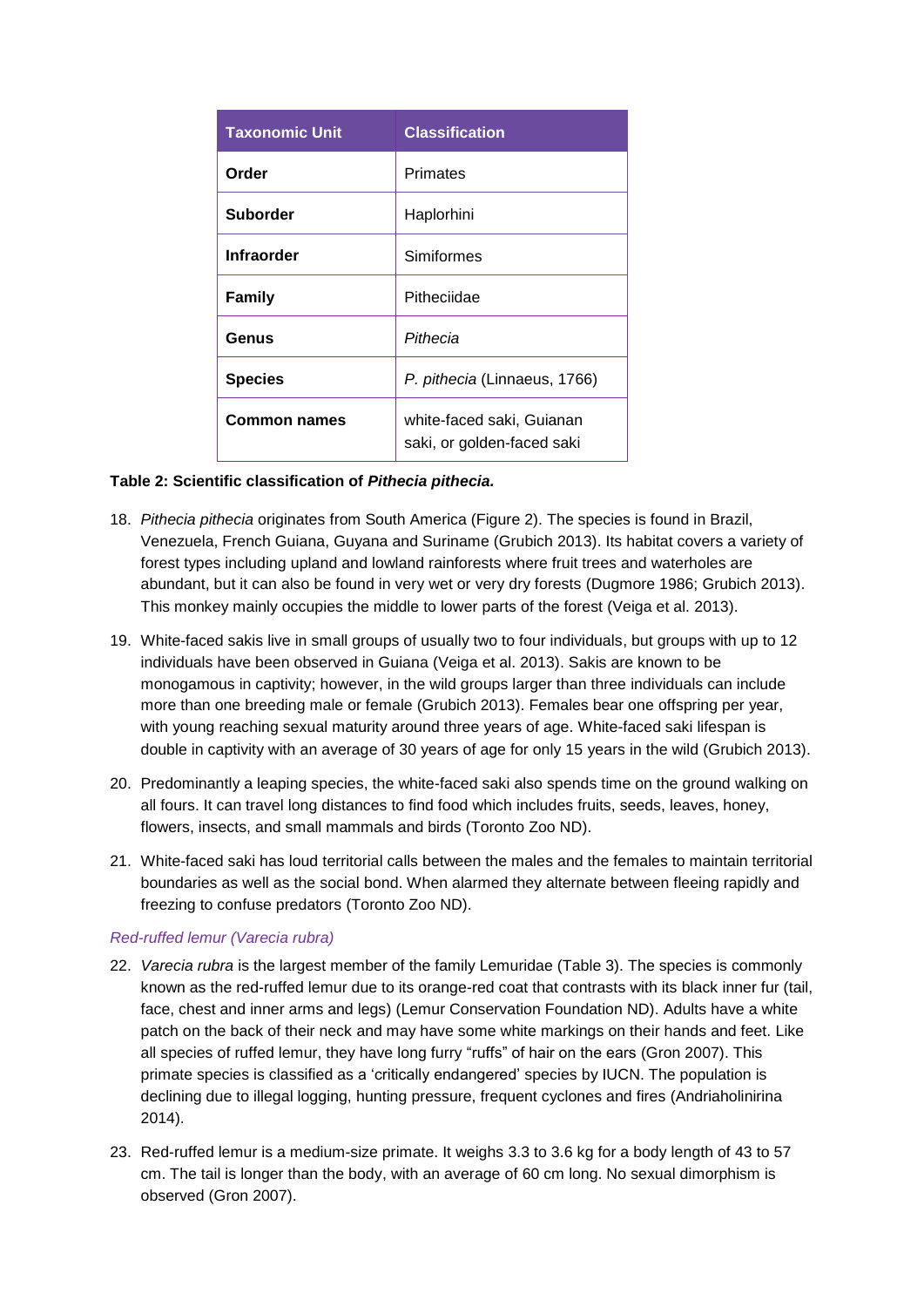- 24. This endangered species is endemic to Madagascar (Figure 1) and only found in a small area covering 4000 km<sup>2</sup> in the north-eastern part of the island. It lives in tropical moist lowland forests in the tree canopy (Gron 2007; Mittermeier et al. 2012).
- 25. Red-ruffed lemur is mainly frugivorous, with a diet composed of 74-90% of fruits, 4-21% of nectar and 3-6% of leaves, flowers and seeds. Each day, it can travel more than one kilometre to forage. The species is considered an important pollinator in the forest as it transfers pollen on its snout when feeding on nectar (Gron 2007; Lemur Conservation Foundation ND).

| <b>Taxonomic Unit</b> | <b>Classification</b>        |
|-----------------------|------------------------------|
| Order                 | <b>Primates</b>              |
| <b>Suborder</b>       | Strepsirrhini                |
| <b>Family</b>         | Lemuridae                    |
| Genus                 | Varecia                      |
| <b>Species</b>        | V. rubra (É. Geoffroy, 1812) |
| Common name           | Red-ruffed lemur             |

#### **Table 3: Scientific classification of** *Varecia rubra.*

- 26. This diurnal species lives in matriarchal groups of five to 31 individuals. Their social structure is described as multi-male/multi-female fission-fusion social organisation meaning that red-ruffed lemurs will merge or split into bigger or smaller groups depending on habitat and food sources availability (Gron 2007) . Red-ruffed lemurs use their hands and feet to move through the forest and their tail to balance. The size of their territory depends on the size of the group (Mittermeier et al. 2012; Lemur Conservation Foundation ND).
- 27. Red-ruffed lemurs are polygamous, with males and females taking multiple partners during the breeding season (San Diego Zoo Global 2019). Females give birth to litters of two to up to six tiny offspring (100 g weight). Both males and females care for the young (Lemur Conservation Foundation ND). Adults do not carry their pups on their back; instead, they keep them in a nest 10 to 20 m off the ground. Accidental falls and predators are the main cause of the poor survival rates of offspring (35%) (Maryland Zoo ND).
- 28. The lifespan in the wild of this species is not known. However, in captivity life expectancy is 21 years for males and 18 years for females, with a record of 36 years obtained by a female (San Diego Zoo Global 2019).
- 29. Red-ruffed lemurs spend their day feeding and socialising, using their specialised dentition as a toothcomb for grooming each other (Maryland Zoo ND). Individuals communicate with loud booming calls and scent marking (The Zoo Review 2019). When threatened, they gesture with their bushy tails to send a visual signal (Downey 2018). In captivity, red-ruffed lemurs have been successfully housed with 12 other lemur species and over 30 different non-prosimian mammals and birds (Fenn ND).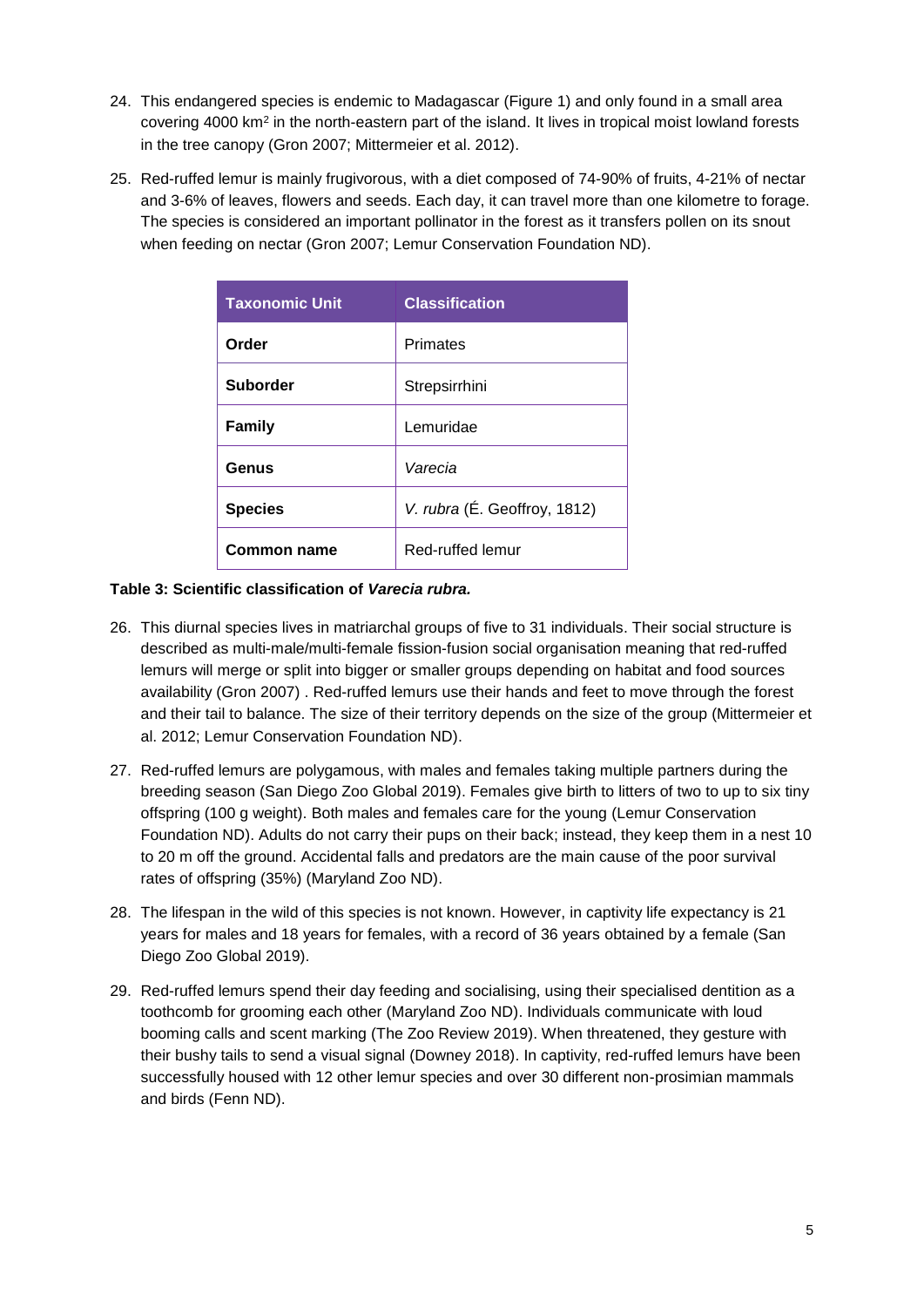# **Proposed controls**

- 30. Section 45(2) of the Hazardous Substances and New Organisms Act 1996 (HSNO Act) specifies that an approval must include controls that provide for the matters specified in Schedule 3 of the Act, and may include controls that provide for any other matters that give effect to the purpose of the Act.
- 31. The proposed controls are primarily outcome-focused, specifying outcomes that must be achieved, rather than prescribing a set method by which the outcome must be achieved. This enables the approval user to update their containment measures (design, construction, and management of the facility) to reflect best practice and any new information about the biology of the organisms being contained.
- 32. Appendix 2 sets out the proposed controls against the matters specified in Part 2 of Schedule 3 of the HSNO Act (*Matters to be addressed by containment controls for new organisms excluding genetically modified organisms*).
- 33. In addition to those controls addressing the matters in Schedule 3 of the HSNO Act, it is proposed that **controls 3** and **4** be imposed. **Control 3** requires that the approval user document the technical and operational policies and procedures that they will implement to meet the controls and the quality control measures they will use to ensure those policies and procedures are effective in achieving the outcomes set out in the controls (i.e., containment of three new primate species). **Control 4** requires that the containment facility where *C. neglectus, P. pithecia*, and *V. rubra* are held be operated in compliance with the documentation specified in **control 3**.

# **Risks and benefits**

- 34. In the decision document, the EPA assessed the risks, costs and benefits of the release of these three primate species in the context of the environment, market economy, people and communities, public health and on the relationship of Māori and their culture and traditions with their ancestral lands, water, sites, wāhi tapu, valued flora and fauna, and other taonga.
- 35. We considered that the risks associated with having *C. neglectus*, *P. pithecia*, and *V. rubra* in containment are not significant. In addition, the benefits of having these three primate species in containment are likely to occur and are potentially significant.

# **Conclusion**

- 36. There are no issues we would like to bring to the attention of the Committee.
- 37. We recommend that this application meets the requirements of section 45 of the HSNO Act, and therefore, can be approved, subject to the controls set out in Appendix 1 of the draft decision.

10 March 2020

**Date**

**Advisor, New Organisms**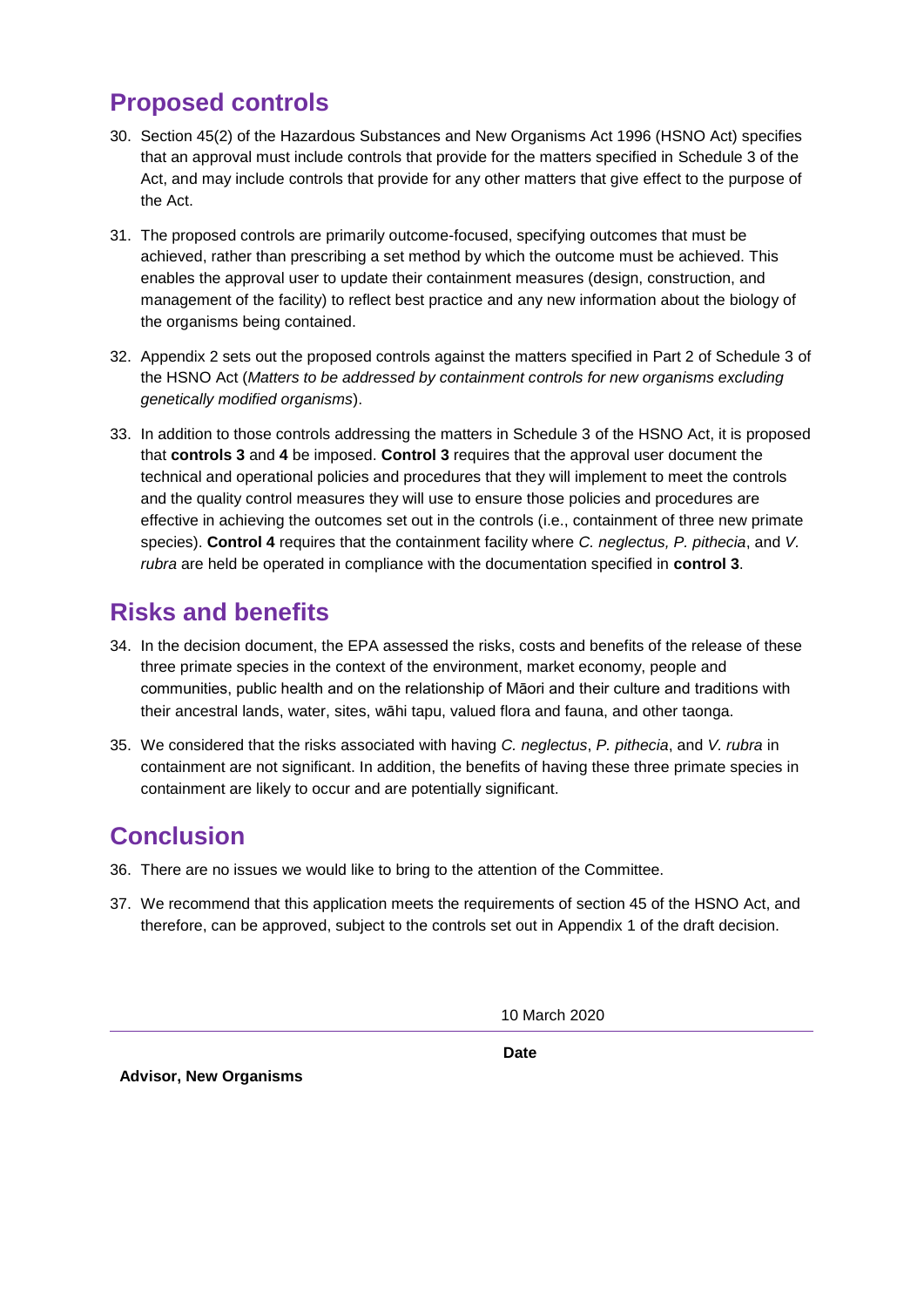### **References**

- Andriaholinirina N, et all, 2014. *Varecia rubra*. The IUCN Red List of Threatened Species Retrieved 22 January. Page last <https://www.iucnredlist.org/species/22920/16121712#population>
- Downey K, 2018. New England Primate Conservancy: Red ruffed lemur. Retrieved 22 January. Page last <https://www.neprimateconservancy.org/red-ruffed-lemur.html>
- Dugmore SJ 1986. Behavioural observations on a pair of captive white-faced saki monkeys (*Pithecia pithecia*). Folia Primatologica 46(2): 83-90.
- Eng C, ND. De Brazza's Monkey. Retrieved 9 December. Page last <http://www.umich.edu/~esupdate/library/98.03-04/eng.html>
- Fenn T, ND. Behavior-based husbandry for lemurs. Retrieved 23 January. Page last [https://www.aphis.usda.gov/animal\\_welfare/downloads/meetings/nhp/AC-CAW-NHP-TFenn-](https://www.aphis.usda.gov/animal_welfare/downloads/meetings/nhp/AC-CAW-NHP-TFenn-Behavior-Based-Husbandry-for-Lemurs.pdf)[Behavior-Based-Husbandry-for-Lemurs.pdf](https://www.aphis.usda.gov/animal_welfare/downloads/meetings/nhp/AC-CAW-NHP-TFenn-Behavior-Based-Husbandry-for-Lemurs.pdf)
- Gron K, 2007. Primate Factsheets: Ruffed lemur (*Varecia*) Taxonomy, Morphology, & Ecology. Retrieved 22 January. Page last [http://pin.primate.wisc.edu/factsheets/entry/ruffed\\_lemur](http://pin.primate.wisc.edu/factsheets/entry/ruffed_lemur)
- Grubich N, 2013. "*Pithecia pithecia*", Animal Diversity Web. Retrieved 9 Decembre. Page last [https://animaldiversity.org/accounts/Pithecia\\_pithecia/](https://animaldiversity.org/accounts/Pithecia_pithecia/)
- Hartley M, Chapman M 2018. EAZA Best Practice Guidelines. De Brazza Monkey (*Cercopithecus neglectus*). Zoo and Wildlife Solutions Ltd.
- King T 2008. Detectability and Conservation of De Brazza's Monkey (*Cercopithecus neglectus*) in the Lesio-Louna and South-West Lefini Reserves, Bateke Plateau, Republic of Congo. Primate Conservation 23(1), 39-44.
- Lemur Conservation Foundation, ND. Red Ruffed Lemur. Retrieved 22 January. Page last <https://www.lemurreserve.org/lemurs/red-ruffed-lemur/>
- Marsh LK, Boubli, J., Mittermeier, R.A., Rohe, F., Urbani, B. & de Azevedo , R., 2018. *Pithecia pithecia*. The IUCN Red List of Threatened Species Retrieved 22 January. Page last <https://www.iucnredlist.org/species/43942/17991915>
- Maryland Zoo, ND. Red ruffed lemur. Retrieved 22 January. Page last <https://www.marylandzoo.org/animal/red-ruffed-lemur/>
- Mittermeier RA, Schwitzer C, Rylands AB, Taylor LA, Chiozza F, Williamson EA, Wallis J 2012. The World's 25 Most Endangered Primates.
- Oregon Zoo, ND. De Brazza's monkey. Discover Exhibits Africa savanna. Retrieved 6 December. Page last <https://www.oregonzoo.org/discover/animals/de-brazzas-monkey>
- Richardson M, 2009. De Brazza's monkey (*Cercopithecus neglectus*). Retrieved 9 December. Page last <http://sarkive.com/mammals/cercopithecus-neglectus/>
- San Diego Zoo Global, 2019. Red-ruffed Lemur (*Varecia rubra*) Fact Sheet. Retrieved 22 January. Page last <https://ielc.libguides.com/sdzg/factsheets/redruffedlemur>
- Stein J, 2002. *Cercopithecus neglectus*. Animal Diversity Web. Retrieved 6 December. Page last [https://animaldiversity.org/accounts/Cercopithecus\\_neglectus/](https://animaldiversity.org/accounts/Cercopithecus_neglectus/)
- The Zoo Review, 2019. Species Fact Profile: Red Ruffed Lemur (*Varecia rubra*). Retrieved 22 January. Page last [http://thezooreviewer.blogspot.com/2019/04/species-fact-profile-red](http://thezooreviewer.blogspot.com/2019/04/species-fact-profile-red-ruffed-lemur.html)[ruffed-lemur.html](http://thezooreviewer.blogspot.com/2019/04/species-fact-profile-red-ruffed-lemur.html)
- Toronto Zoo, ND. White-faced saki. Retrieved 9 December. Page last <http://www.torontozoo.com/animals/White-faced%20saki>
- Veiga LM, Barnett AA, Ferrari SF, Norconk MA 2013. Evolutionary biology and conservation of titis, sakis and uacaris. Cambridge University Press Cambridge: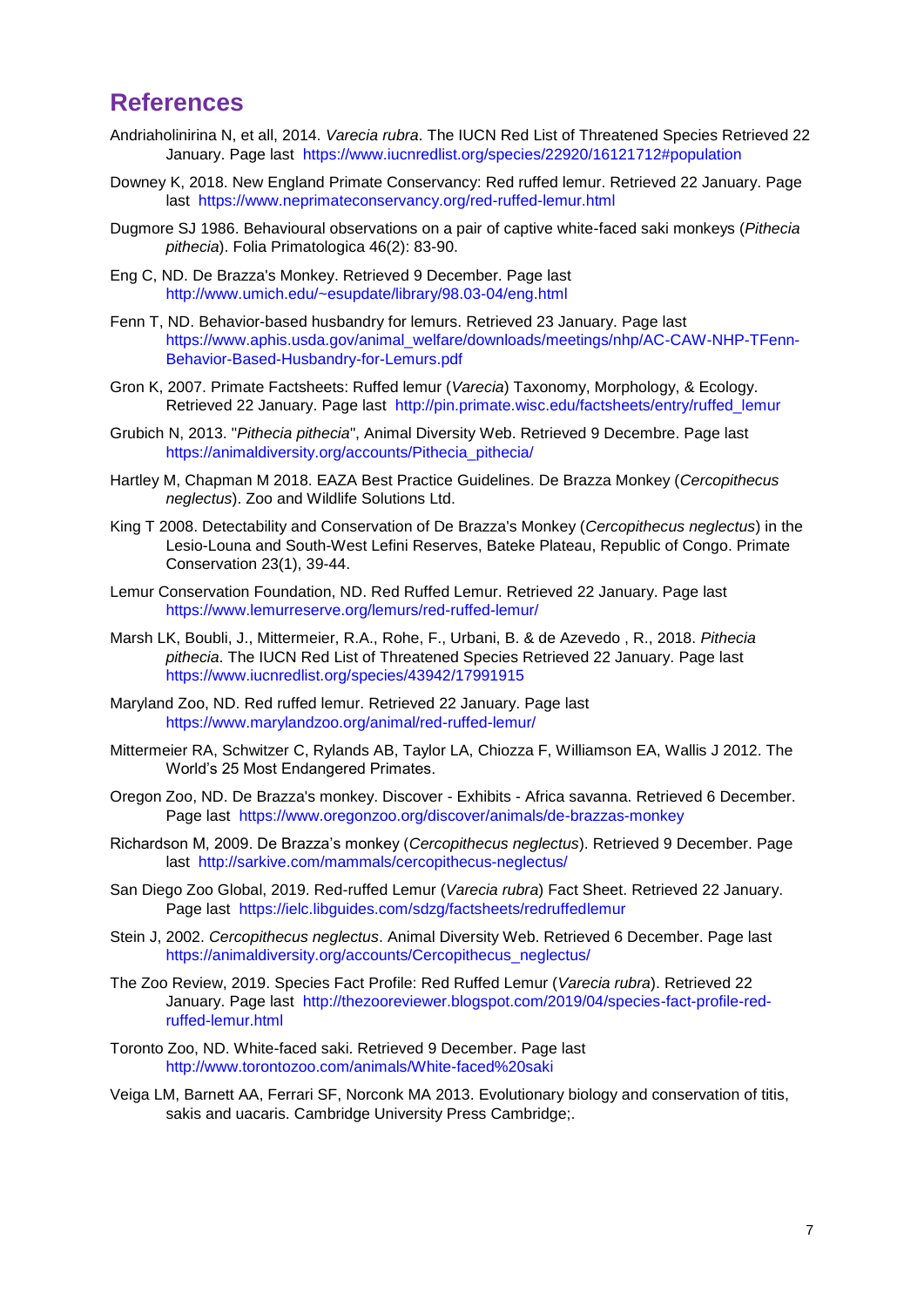# **Appendix 1: Decision path for applications to import into containment any new organism (non GMO)**

### **Context**

This decision path describes the decision-making process for applications to import into containment any new organism that is not a GMO. These applications are made under section 40 of the HSNO Act, and determined under section 45 of the Act. Applications to import a new organism into containment require consideration of section 44 (section 37 and ability to escape: section 37 refers to the ability of the organism to form an undesirable self-sustaining population and ease of eradication).

### **Introduction**

l

The purpose of the decision path is to provide the HSNO decision maker $3$  with quidance so that all relevant matters in the HSNO Act and the Methodology have been addressed. It does not attempt to direct the weighting that the HSNO decision maker may decide to make on individual aspects of an application. In this document 'section' refers to sections of the HSNO Act, and 'clause' refers to clauses of the EPA Methodology.

The decision path has two parts:

- Flowchart (a logic diagram showing the process prescribed in the Methodology and the HSNO Act to be followed in making a decision), and
- Explanatory notes (discussion of each step of the process).

Of necessity the words in the boxes in the flowchart are brief, and key words are used to summarise the activity required. The explanatory notes provide a comprehensive description of each of the numbered items in the flowchart, and describe the processes that should be followed to achieve the described outcome.

For proper interpretation of the decision path it is important to work through the flowchart in conjunction with the explanatory notes.

<sup>&</sup>lt;sup>3</sup> The HSNO decision maker refers to either the EPA Board or any committee or persons with delegated authority from the Board.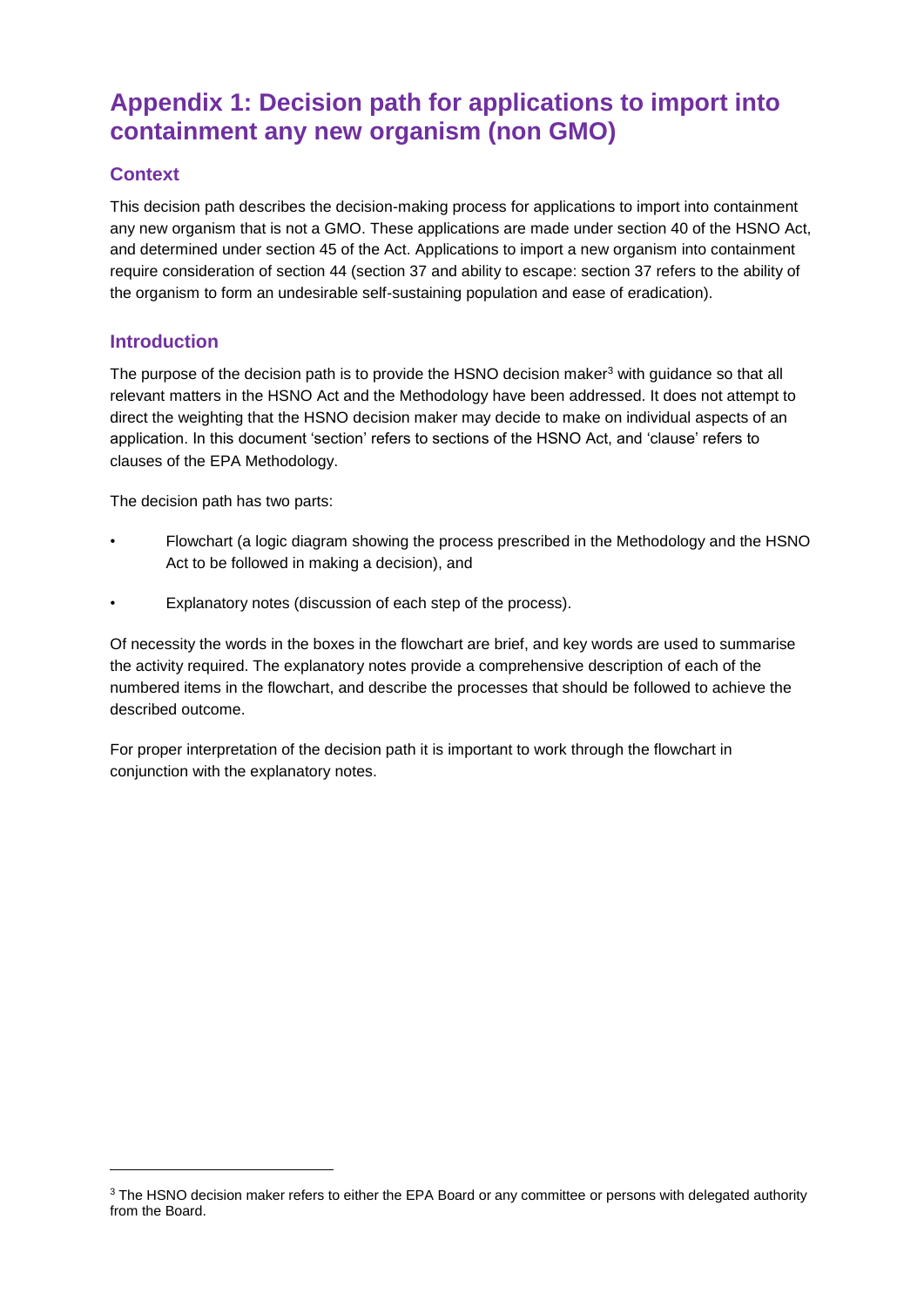**Flowchart: Decision path for applications to import into containment any NO (non GMO) (application made under section 40 of the Act and determined under section 45 of the Act)**

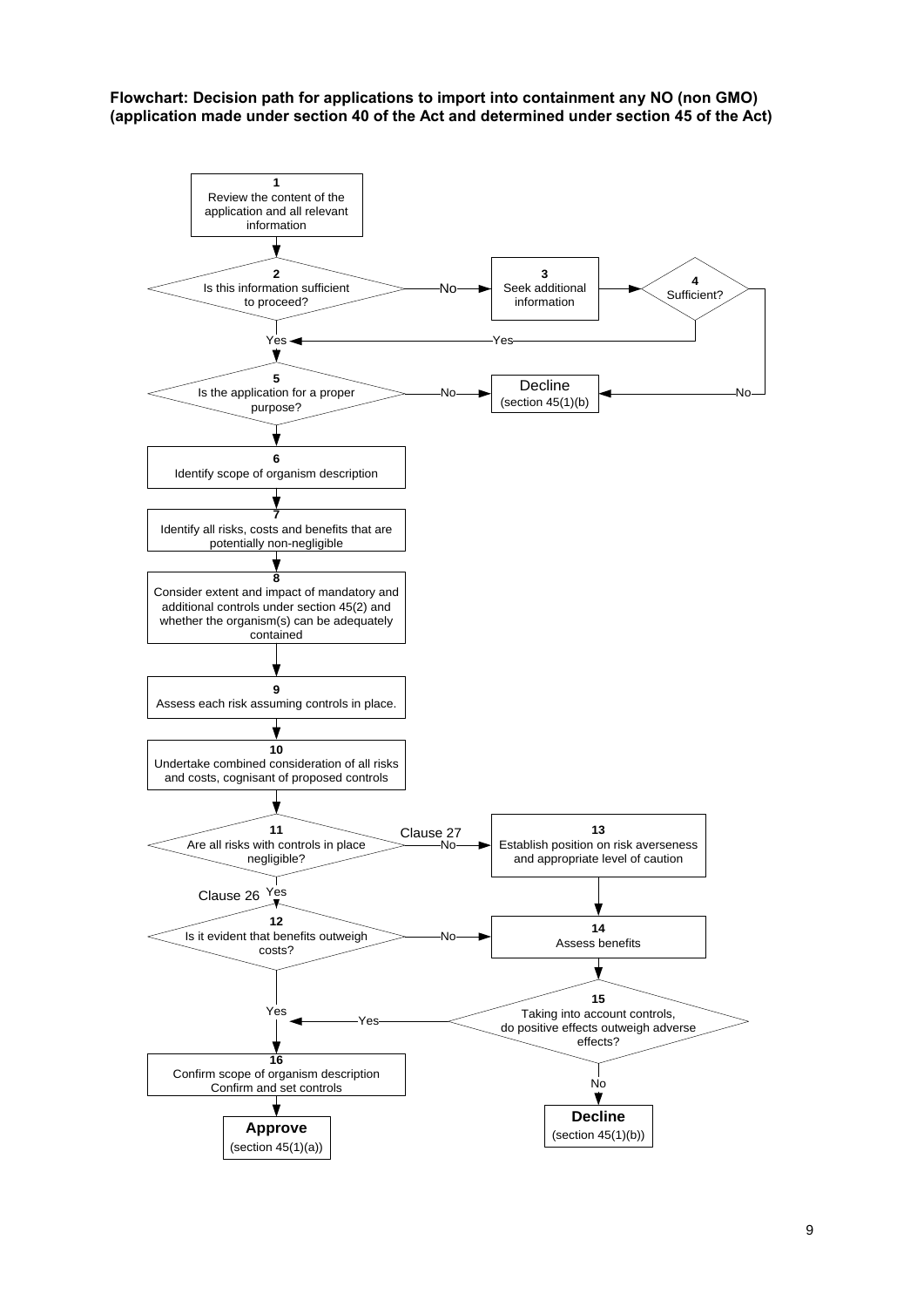#### **Figure 1: Explanatory Notes**

l

An application may be for a single new organism, or for a variety or range of new organisms where the boundaries of the extent of modifications envisaged are well defined. In both of these cases organisms having similar risk profiles should be grouped into categories. Each category should be considered separately via the path below.

| Item 1: | Review the content of the application and all relevant information                                                                                                                                                                                                                                                                                                                                                                                                                                                                                                                                                                                                               |
|---------|----------------------------------------------------------------------------------------------------------------------------------------------------------------------------------------------------------------------------------------------------------------------------------------------------------------------------------------------------------------------------------------------------------------------------------------------------------------------------------------------------------------------------------------------------------------------------------------------------------------------------------------------------------------------------------|
|         | Review the application, the E&R Report (or draft decision and EPA staff advice), and information received from<br>experts and that provided in submissions (where relevant) in terms of section $40(2)$ of the Act and clauses 8, 15,<br>16 and 20 of the Methodology.                                                                                                                                                                                                                                                                                                                                                                                                           |
| Item 2: | Is this information sufficient to proceed?                                                                                                                                                                                                                                                                                                                                                                                                                                                                                                                                                                                                                                       |
|         | Review the information and determine whether or not there is sufficient information available to make a decision.                                                                                                                                                                                                                                                                                                                                                                                                                                                                                                                                                                |
|         | The Methodology (clause 8) states that the information used by the HSNO decision maker in evaluating<br>applications shall be that which is appropriate and relevant to the application. While the HSNO decision maker<br>will consider all relevant information, its principal interest is in information which is significant to the proper<br>consideration of the application; ie information which is "necessary and sufficient" for decision-making.                                                                                                                                                                                                                       |
| Item 3: | (if no) Seek additional information                                                                                                                                                                                                                                                                                                                                                                                                                                                                                                                                                                                                                                              |
|         | If there is not sufficient information then additional information may need to be sought from the applicant, the<br>EPA staff or other parties/experts under section 58 of the Act (clause 23 of the Methodology).                                                                                                                                                                                                                                                                                                                                                                                                                                                               |
| Item 4: | Sufficient?                                                                                                                                                                                                                                                                                                                                                                                                                                                                                                                                                                                                                                                                      |
|         | When additional information has been sought, has this been provided, and is there now sufficient information<br>available to make a decision?                                                                                                                                                                                                                                                                                                                                                                                                                                                                                                                                    |
|         | If the HSNO decision maker is not satisfied that it has sufficient information for consideration, then the application<br>must be declined under section 45(1)(b).                                                                                                                                                                                                                                                                                                                                                                                                                                                                                                               |
|         | Under section 40(4) of the Act the applicant may choose to withdraw the application at any time.                                                                                                                                                                                                                                                                                                                                                                                                                                                                                                                                                                                 |
| Item 5: | (If 'yes' from item 2 or from item 4) Is the application for a proper purpose?                                                                                                                                                                                                                                                                                                                                                                                                                                                                                                                                                                                                   |
|         | Section 39(1) of the Act specifies the purposes for which the HSNO decision maker may approve the importation<br>of a new organism. If the application is not for one of the purposes listed under section 39(1) then it must be<br>declined.                                                                                                                                                                                                                                                                                                                                                                                                                                    |
| Item 6: | Identify scope of organism description                                                                                                                                                                                                                                                                                                                                                                                                                                                                                                                                                                                                                                           |
|         | Clearly identify the scope of the organism description. Particular attention should be paid to whether the<br>application is for a single new organism or a variety of new organisms as referenced in the Introduction to these<br>notes. Exclusions may be used to sets bounds on the scope of the organism description where a range or<br>variety of new organisms is being considered.                                                                                                                                                                                                                                                                                       |
| Item 7: | Identify all risks, costs and benefits that are potentially non-negligible <sup>4</sup>                                                                                                                                                                                                                                                                                                                                                                                                                                                                                                                                                                                          |
|         | Costs and benefits are defined in the Methodology as the value of particular effects (clause 2). However, in most<br>cases these 'values' are not certain and have a likelihood attached to them. Thus costs and risks are generally<br>linked and may be addressed together. If not, they will be addressed separately. Examples of costs that might<br>not be obviously linked to risks are direct financial costs that cannot be considered as 'sunk' costs (see footnote<br>1). Where such costs arise and they have a market economic effect they will be assessed in the same way as<br>risks, but their likelihood of occurrence will be more certain (see also item 12). |

<sup>4</sup> Relevant effects are **marginal effects**, or the changes that will occur as a result of the organism(s) being available. Financial costs associated with preparing and submitting an application are not marginal effects and are not effects of the organism(s) and are therefore not taken into account in weighing up adverse and positive effects. These latter types of costs are sometimes called 'sunk' costs since they are incurred whether or not the application is successful.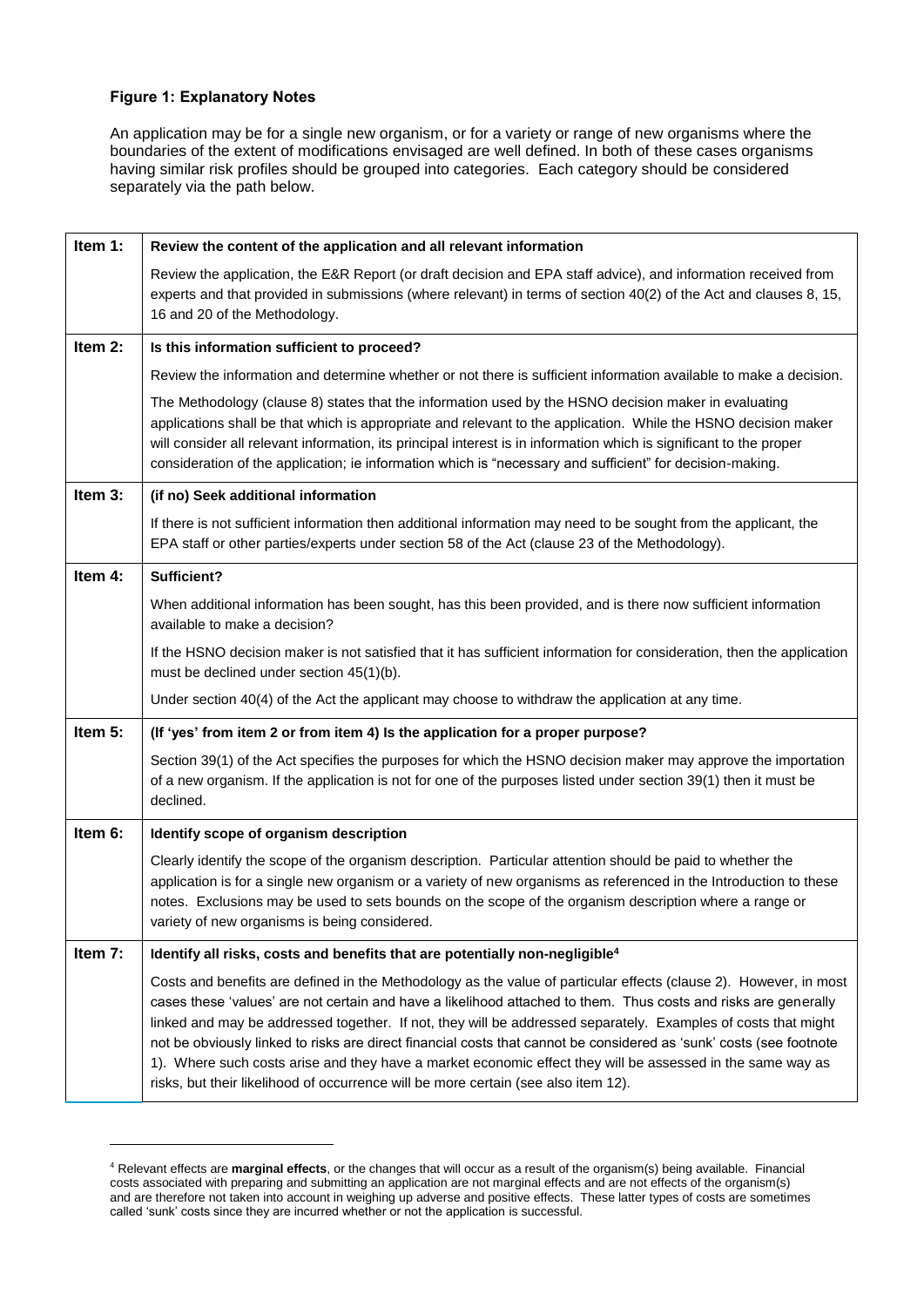|         | Identification is a two-step process that scopes the range of possible effects (risks, costs and benefits).                                                                                                                                                                                                                                                                                                                   |                                                                                                                                                                                                                                                                                                    |  |  |  |  |
|---------|-------------------------------------------------------------------------------------------------------------------------------------------------------------------------------------------------------------------------------------------------------------------------------------------------------------------------------------------------------------------------------------------------------------------------------|----------------------------------------------------------------------------------------------------------------------------------------------------------------------------------------------------------------------------------------------------------------------------------------------------|--|--|--|--|
|         | Step 1:                                                                                                                                                                                                                                                                                                                                                                                                                       | Identify all risks and costs (adverse effects) and benefits (beneficial effects) associated with the<br>approval of the organism(s), and based on the range of areas of impact described in clauses 9 and<br>10 of the Methodology and sections 5 and 6 of the Act <sup>5</sup> .                  |  |  |  |  |
|         |                                                                                                                                                                                                                                                                                                                                                                                                                               | Relevant costs and benefits are those that relate to New Zealand and those that would arise as a<br>consequence of approving the application (clause 14).                                                                                                                                          |  |  |  |  |
|         |                                                                                                                                                                                                                                                                                                                                                                                                                               | Consider short term and long term effects.                                                                                                                                                                                                                                                         |  |  |  |  |
|         |                                                                                                                                                                                                                                                                                                                                                                                                                               | Identify situations where risks and costs occur in one area of impact or affect one sector and<br>benefits accrue to another area or sector; that is, situations where risks and costs do not have<br>corresponding benefits.                                                                      |  |  |  |  |
|         | Step 2:                                                                                                                                                                                                                                                                                                                                                                                                                       | Document those risks, costs and benefits that can be readily concluded to be negligible <sup>6</sup> , having<br>regard to the characteristics of the organism and the circumstances of the application, and eliminate<br>them from further consideration.                                         |  |  |  |  |
|         |                                                                                                                                                                                                                                                                                                                                                                                                                               | Note that where there are costs that are not associated with risks some of them may be eliminated<br>at this scoping stage on the basis that the financial cost represented is very small and there is no<br>overall effect on the market economy.                                                 |  |  |  |  |
| Item 8: | Consider extent and impact of mandatory and additional controls under sections 45(2) and whether the<br>organism(s) can be adequately contained                                                                                                                                                                                                                                                                               |                                                                                                                                                                                                                                                                                                    |  |  |  |  |
|         | Section 45(2) requires the application of controls for all applicable matters specified in the $3rd$ Schedule (Part II).<br>The HSNO decision maker may consider other controls to give effect to the purpose of the Act. The impact of<br>these controls also needs to be considered.                                                                                                                                        |                                                                                                                                                                                                                                                                                                    |  |  |  |  |
|         | Section 45(1)(a)(iii) requires the HSNO decision maker to be satisfied that the organism can be "adequately<br>contained". The concept of adequate containment includes the satisfactory biological and/or physical<br>containment of the organism and also the ability of the applicant to apply and maintain all the controls<br>satisfactorily.                                                                            |                                                                                                                                                                                                                                                                                                    |  |  |  |  |
| Item 9: | Assess each risk assuming controls in place                                                                                                                                                                                                                                                                                                                                                                                   |                                                                                                                                                                                                                                                                                                    |  |  |  |  |
|         | The assessment of potentially non-negligible risks and costs should be carried out in accordance with clauses<br>12, 13, 15, 22, 24, 25, and 29 to 32 of the Methodology. Most of these risks and costs will relate to matters in<br>sections 5 and 6 of the Act. In undertaking this assessment the HSNO decision maker must take into account<br>the principles of the Treaty of Waitangi (section 8, and clause 9(c)(iv)). |                                                                                                                                                                                                                                                                                                    |  |  |  |  |
|         | The assessment is carried out with the controls in place. It should consider the following three matters that have<br>particular relevance for this type of application.                                                                                                                                                                                                                                                      |                                                                                                                                                                                                                                                                                                    |  |  |  |  |
|         |                                                                                                                                                                                                                                                                                                                                                                                                                               | 1. The ability of the organism to escape from containment (section 44)                                                                                                                                                                                                                             |  |  |  |  |
|         | Although strictly speaking, this requirement applies only to field test applications and not to development<br>applications (see section 45(1)(a)(ii)), it is prudent and good practice to consider it anyway. This element must<br>be considered in an integrated way in the assessment process because the ability to escape depends on the<br>containment controls set.                                                    |                                                                                                                                                                                                                                                                                                    |  |  |  |  |
|         |                                                                                                                                                                                                                                                                                                                                                                                                                               | 2. Self-sustaining population (section 37).                                                                                                                                                                                                                                                        |  |  |  |  |
|         |                                                                                                                                                                                                                                                                                                                                                                                                                               | Section 37 of the Act requires the consideration to have regard to the ability of the organism to establish an<br>undesirable self sustaining population and the ease of eradication if it were to establish such a population.<br>Undesirable means (in effect) able to create significant risks. |  |  |  |  |

 $^5$  Effects on the natural environment, effects on human health and safety, effects on Māori culture and traditions, effects on society and community, effects on the market economy.

<sup>&</sup>lt;sup>6</sup> Negligible effects are defined in the Annotated Methodology as "Risks which are of such little significance in terms of their likelihood and effect that they do not require active management and/or after the application of risk management can be justified by very small levels of benefits".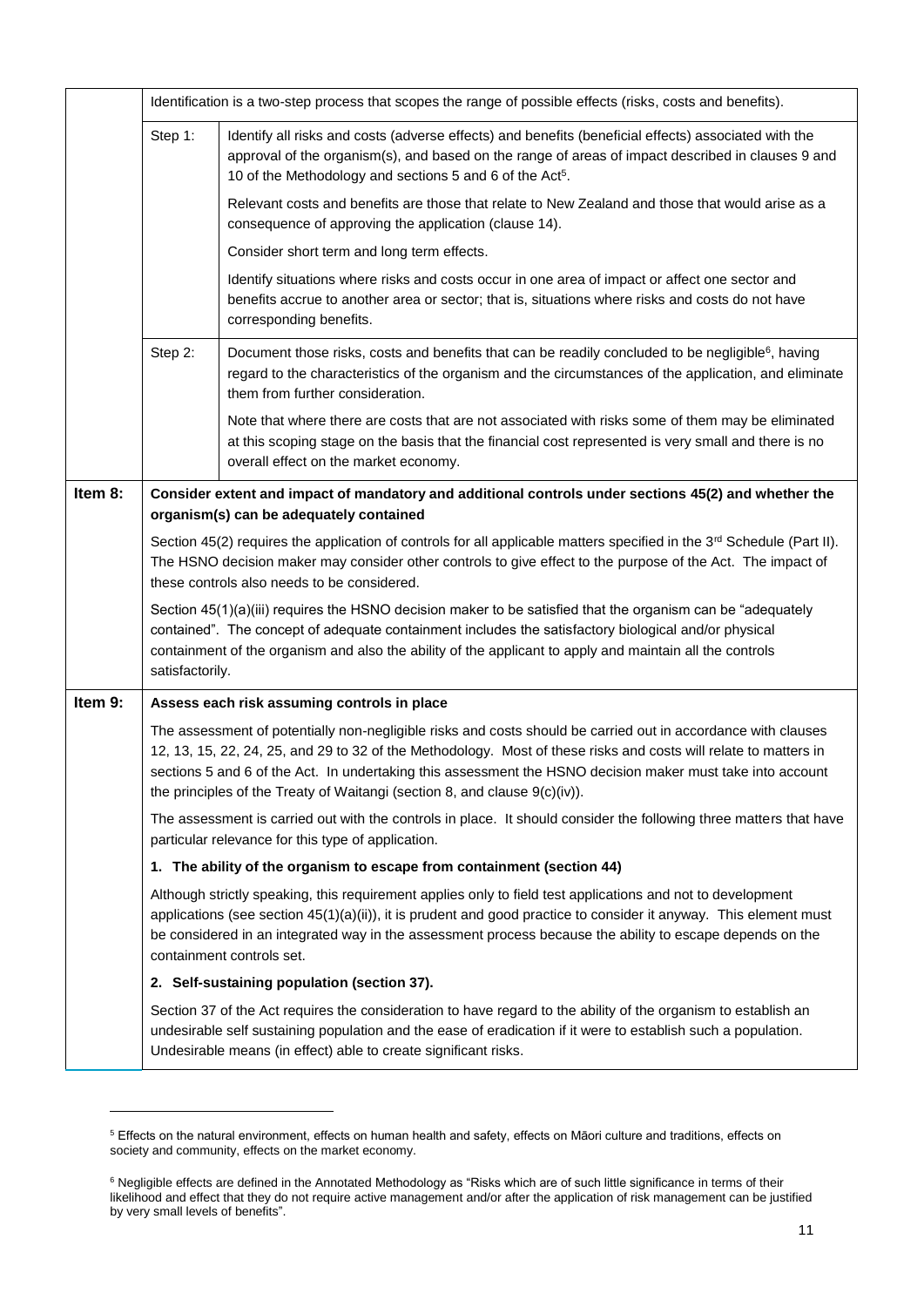#### **3. Additional matters**

Other matters to be considered in the assessment are:

- the extent to which the risk will be mitigated by the setting of containment and other controls, including the mandatory controls in the Act; and
- the extent to which the risk will be mitigated by the ability to eradicate the organism if it becomes established.

Assess each potentially non-negligible risk and cost estimating the magnitude of the effect if it should occur and the likelihood of it occurring considering also the level of risk if containment or other controls fail, as well as the probability of such a failure. In estimating the magnitude of the adverse effect take into account the extent to which the risk might be mitigated by how or whether it might be possible to eradicate the organism if a significant adverse effect eventuated (section 37). When estimating the likelihood of the effect occurring, consider the full pathway, that is, all the possible steps that must occur before the final identified effect is realised. Estimating the likelihood requires combining (multiplying) all of the individual likelihoods for each link in the chain of events.

Where there are non-negligible financial costs that are not associated with risks then the probability of occurrence (likelihood) may be close to 1. Relevant information provided in submissions should be taken into account.

The distribution of risks and costs should be considered, including geographical distribution and distribution over groups in the community, as well as distribution over time. This information should be retained with the assessed level of risk/cost.

#### **Approach to risk and approach to uncertainty**

Consider the HSNO decision maker's approach to risk (clause 33 of the Methodology) or how risk averse the HSNO decision maker should be in giving weight to the residual risk, where residual risk is the risk remaining after the imposition of controls.

The risk characteristics set out in clause 33 are:

Exposure to the risk is involuntary:

- (a) The risk will persist over time:
- (b) The risk is subject to uncontrollable spread and is likely to extend its effects beyond the immediate location of incidence:
- (c) The potential adverse effects are irreversible:
- (d) The risk is not known or understood by the general public and there is little experience or understanding of possible measures for managing the potential adverse effects.

Consider each non-negligible risk in terms of the factors listed and decide whether to be risk averse by giving additional weight to that risk. This may be done as part of estimating the magnitude of the effect or where this is not relevant, it may be done separately.

Where the HSNO decision maker chooses to be risk averse, and there is uncertainty as well, the approach to risk may be consolidated with the approach to uncertainty by adopting a conservative approach such as the worst feasible case scenario.

The assessment includes consideration of how cautious the HSNO decision maker will be in the face of uncertainty (section 7 and clauses 29-32). Where there is uncertainty, it may be necessary to estimate scenarios for lower and upper bounds for the adverse effect as a means of identifying the range of uncertainty (clause 32). It is also important to bear in mind the materiality of the uncertainty and how significant the uncertainty is for the decision (clause 29(a)).

For each component (magnitude and likelihood) consider the degree of uncertainty associated with the estimation of each component. In some cases it may be clear that the uncertainty could be reduced by gathering further information (undertaking more scientific tests, or extending the literature search). Before requesting or seeking further information it is important to consider how important the uncertainty is in terms of the decision (clause 29(a) – materiality), and to essentially consider the cost-effectiveness of gathering further information.

Another approach to addressing uncertainty is to look at a range of scenarios and consider a best feasible-worst feasible scenario range. However, where there is a large degree of uncertainty, this may not be particularly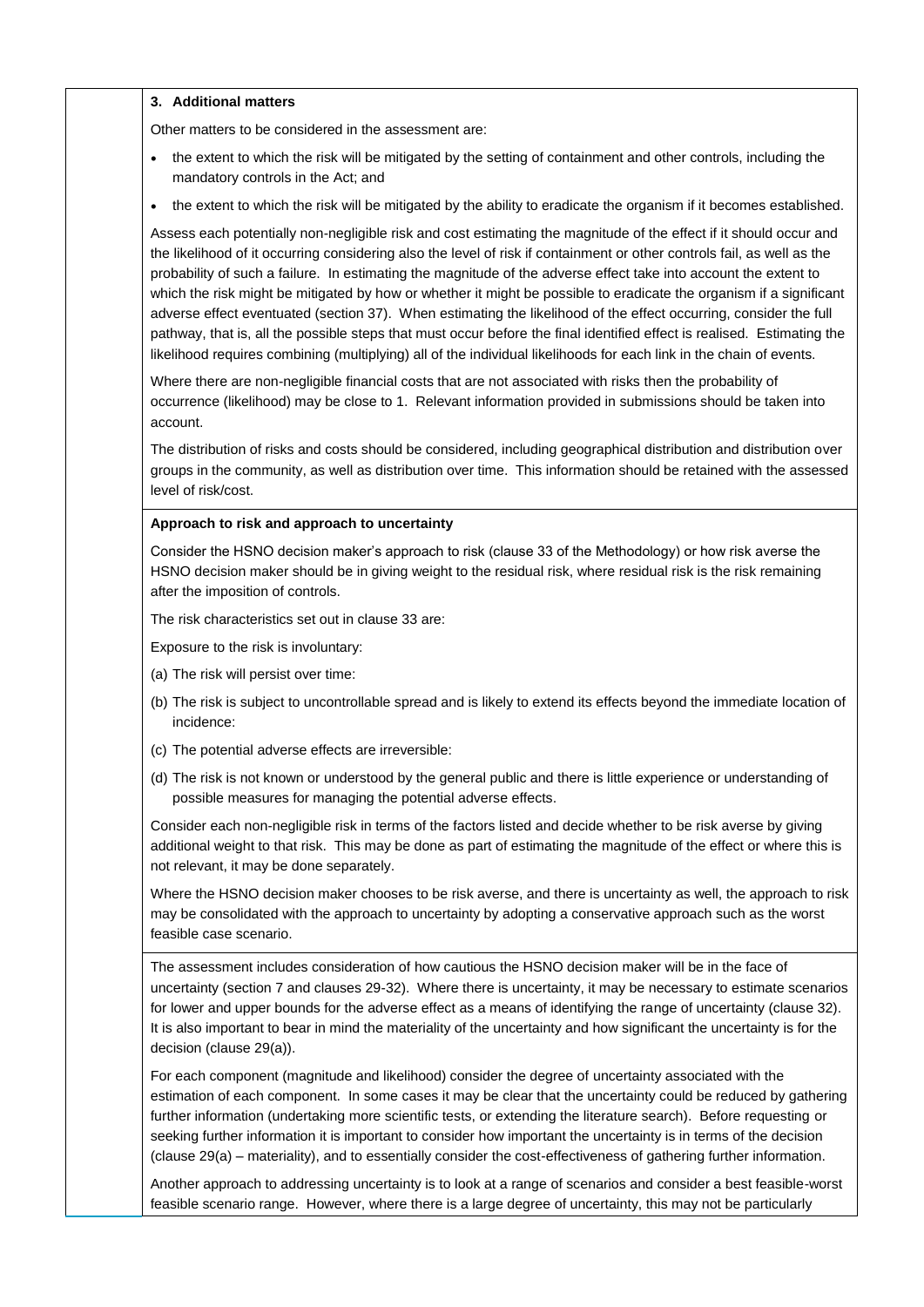|                 | meaningful for calculating the level of risk. In other cases, calculating the level of risk for each end of the range<br>may result in a fairly similar level of risk. Where this does not occur, rather than presenting a wide range in the<br>level of risk it may be better to concentrate on analysing why the uncertainty occurs and whether or not there is<br>any obvious way of resolving it.                                                                                                                                                                                                                                                                                     |
|-----------------|-------------------------------------------------------------------------------------------------------------------------------------------------------------------------------------------------------------------------------------------------------------------------------------------------------------------------------------------------------------------------------------------------------------------------------------------------------------------------------------------------------------------------------------------------------------------------------------------------------------------------------------------------------------------------------------------|
|                 | <b>Additional controls</b>                                                                                                                                                                                                                                                                                                                                                                                                                                                                                                                                                                                                                                                                |
|                 | Controls additional to those mandated in section 45(2) of the Act (see item 8) may need to be considered in<br>order to mitigate risks to whatever level is considered to be appropriate, and to provide adequate containment.                                                                                                                                                                                                                                                                                                                                                                                                                                                            |
| <b>Item 10:</b> | Undertake combined consideration of all risks and costs, cognisant of proposed controls                                                                                                                                                                                                                                                                                                                                                                                                                                                                                                                                                                                                   |
|                 | Once the risks and costs have been assessed individually, if appropriate consider all risks and costs together as<br>a 'basket' of risks/costs. This may involve combining groups of risks and costs as indicated in clause 34(a) of the<br>Methodology where this is feasible and appropriate, or using other techniques as indicated in clause 34(b). The<br>purpose of this step is to consider the interactions between different effects and determine whether these may<br>change the level of individual risks.                                                                                                                                                                    |
| Item 11:        | Are all risks with controls in place negligible?                                                                                                                                                                                                                                                                                                                                                                                                                                                                                                                                                                                                                                          |
|                 | At this point the decision path branches. Looking at individual risks in the context of the 'basket' of risks,<br>consider whether all of the residual risks are negligible. Consider also the cumulative effect of the assessed<br>risks.                                                                                                                                                                                                                                                                                                                                                                                                                                                |
|                 | Where all risks are negligible, and the cumulative effect of the risks is considered to be negligible then take the<br>clause 26 option and move to item 12. If one or more of the risks is considered to be non-negligible, or the<br>cumulative sum of the risks is non-negligible, then take the clause 27 option and move to item 13.                                                                                                                                                                                                                                                                                                                                                 |
| Item 12:        | 11<br>Are all risks with controls in place<br>negligible?<br>Clause 26 Yes                                                                                                                                                                                                                                                                                                                                                                                                                                                                                                                                                                                                                |
|                 | (from item 11 - if 'yes') Is it evident that benefits outweigh costs?                                                                                                                                                                                                                                                                                                                                                                                                                                                                                                                                                                                                                     |
|                 | Risks have already been determined to be negligible (item 11), therefore the decision must be made under<br>clause 26 of the Methodology. In the unusual circumstance where there are non-negligible costs that are not<br>associated with risks they have been assessed in item 9.                                                                                                                                                                                                                                                                                                                                                                                                       |
|                 | Costs are made up of two components: internal costs or those that accrue to the applicant, and external costs or<br>those that accrue to the wider community.                                                                                                                                                                                                                                                                                                                                                                                                                                                                                                                             |
|                 | Consider whether there are any non-negligible external costs that are not associated with risks.                                                                                                                                                                                                                                                                                                                                                                                                                                                                                                                                                                                          |
|                 | If there are no external non-negligible costs then external benefits outweigh external costs. The fact that the<br>application has been submitted is deemed to demonstrate existence of internal or private net benefit, and<br>therefore total benefits outweigh total costs. As indicated above, where risks are deemed to be negligible, and<br>the only identifiable costs resulting from approving an application are shown to accrue to the applicant, then a<br>cost-benefit analysis will not be required. The act of an application being lodged will be deemed by the HSNO<br>decision maker to indicate that the applicant believes the benefits to be greater than the costs. |
|                 | However, if this is not the case and there are external non-negligible costs then all benefits need to be assessed<br>(via item 14).                                                                                                                                                                                                                                                                                                                                                                                                                                                                                                                                                      |
| Item 13:        | 11<br>Clause 27<br>Are all risks with controls in place<br>No-<br>negligible?                                                                                                                                                                                                                                                                                                                                                                                                                                                                                                                                                                                                             |
|                 | (from item 11 - if 'no') Establish position on risk averseness and appropriate level of caution                                                                                                                                                                                                                                                                                                                                                                                                                                                                                                                                                                                           |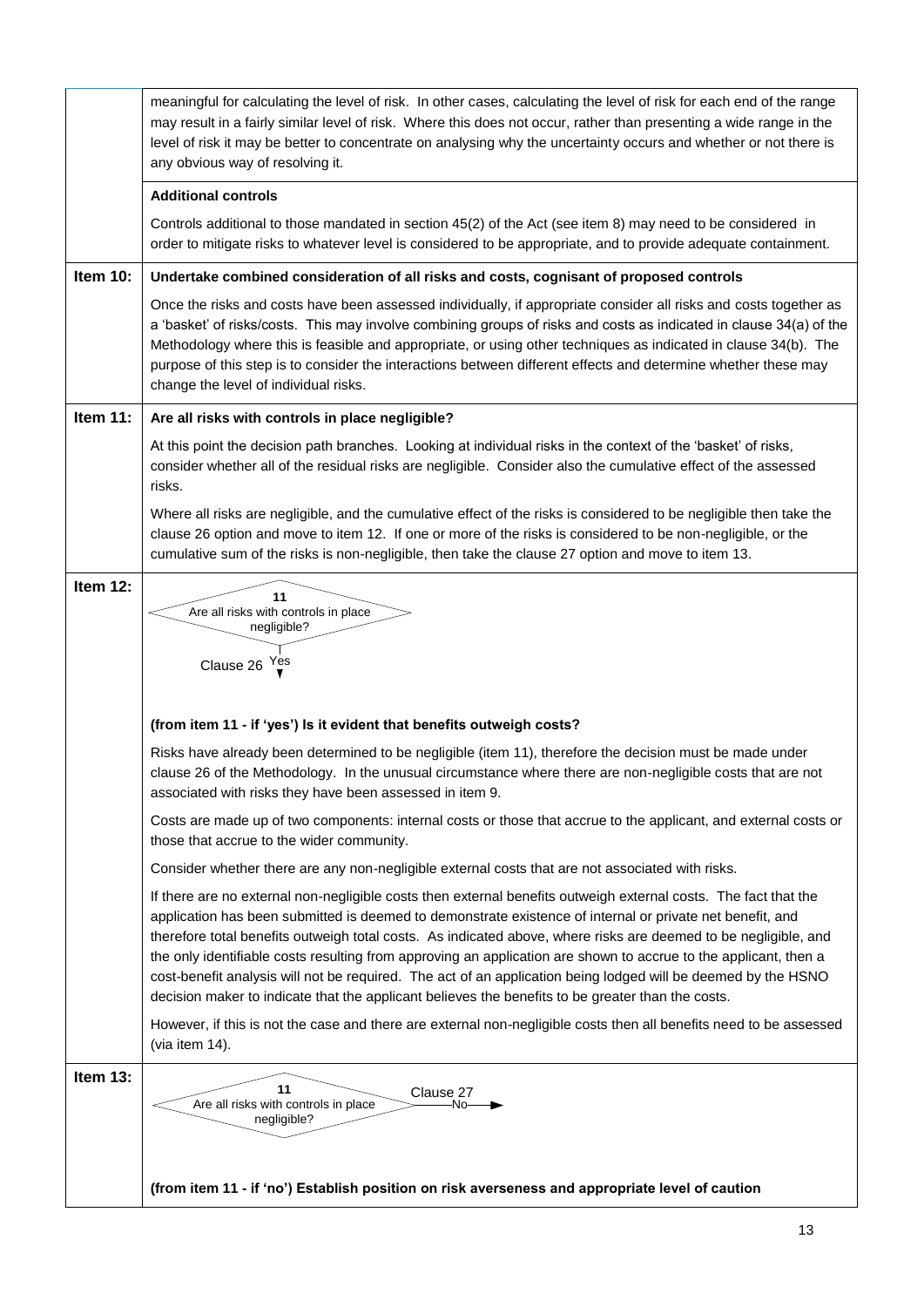|          | Although 'risk averseness' (approach to risk, clause 33) is considered as a part of the assessment of individual<br>risks, it is good practice to consolidate the view on this if several risks are non-negligible. This consolidation also<br>applies to the consideration of the approach to uncertainty (section 7).                                                                                                                                                                                                                                                                                                                                                                                                                        |
|----------|------------------------------------------------------------------------------------------------------------------------------------------------------------------------------------------------------------------------------------------------------------------------------------------------------------------------------------------------------------------------------------------------------------------------------------------------------------------------------------------------------------------------------------------------------------------------------------------------------------------------------------------------------------------------------------------------------------------------------------------------|
| Item 14: | <b>Assess benefits</b>                                                                                                                                                                                                                                                                                                                                                                                                                                                                                                                                                                                                                                                                                                                         |
|          | Assess benefits or positive effects in terms of clause 13 of the Methodology.                                                                                                                                                                                                                                                                                                                                                                                                                                                                                                                                                                                                                                                                  |
|          | Since benefits are not certain, they are assessed in the same way as risks. Thus the assessment involves<br>estimating the magnitude of the effect if it should occur and the likelihood of it occurring. This assessment also<br>includes consideration of the HSNO decision maker's approach to uncertainty or how cautious the HSNO<br>decision maker will be in the face of uncertainty (section 7). Where there is uncertainty, it may be necessary to<br>estimate scenarios for lower and upper bounds for the positive effect.                                                                                                                                                                                                          |
|          | An understanding of the distributional implications of a proposal is an important part of any consideration of costs<br>and benefits, and the distribution of benefits should be considered in the same way as for the distribution of risks<br>and costs.                                                                                                                                                                                                                                                                                                                                                                                                                                                                                     |
|          | The HSNO decision maker will in particular look to identify those situations where the beneficiaries of an<br>application are different from those who bear the costs <sup>7</sup> . This is important not only for reasons related to fairness<br>but also in forming a view of just how robust any claim of an overall net benefit might be. It is much more difficult<br>to sustain a claim of an overall net benefit if those who enjoy the benefits are different to those who will bear the<br>costs. Thus where benefits accrue to one area or sector and risks and costs are borne by another area or sector<br>then the HSNO decision maker may choose to be more risk averse and to place a higher weight on the risks and<br>costs. |
|          | As for risks and costs, the assessment is carried out with the default controls in place.                                                                                                                                                                                                                                                                                                                                                                                                                                                                                                                                                                                                                                                      |
| Item 15: | Taking into account controls, do positive effects outweigh adverse effects?                                                                                                                                                                                                                                                                                                                                                                                                                                                                                                                                                                                                                                                                    |
|          | In weighing up positive and adverse effects, consider clause 34 of the Methodology. Where possible combine<br>groups of risks, costs and benefits or use other techniques such as dominant risks and ranking of risks. The<br>weighing up process takes into account controls proposed in items 8 and 9.                                                                                                                                                                                                                                                                                                                                                                                                                                       |
|          | Where this item is taken in sequence from items 13 and 14 (i.e. risks are not negligible) it constitutes a decision<br>made under clause 27 of the Methodology.                                                                                                                                                                                                                                                                                                                                                                                                                                                                                                                                                                                |
|          | Where this item is taken in sequence from items 12 and 14 (i.e. risks are negligible, and there are external non-<br>negligible costs) it constitutes a decision made under clause 26 of the Methodology.                                                                                                                                                                                                                                                                                                                                                                                                                                                                                                                                      |
| Item 16: | Confirm scope of organism description                                                                                                                                                                                                                                                                                                                                                                                                                                                                                                                                                                                                                                                                                                          |
|          | <b>Confirm and set controls</b>                                                                                                                                                                                                                                                                                                                                                                                                                                                                                                                                                                                                                                                                                                                |
|          | At this step the scope of the organism description for generic applications should be reviewed. If changes are<br>made to the organism description, items 7-15 above should be repeated for the revised organism description.<br>Then the weighing up process in this item for the revised organism description should also be repeated.                                                                                                                                                                                                                                                                                                                                                                                                       |
|          | The scope of the organism description has been identified in item 6. This step in the decision-making process<br>confirms the scope of the organism description in such a way that the risk boundaries are defined. Controls have<br>been considered at the earlier stages of the process (items 8, 9 and 15). The final step in the decision-making<br>process brings together all the proposed controls, and reviews them for overlaps, gaps and inconsistencies.                                                                                                                                                                                                                                                                            |
|          | Once these have been resolved the controls are confirmed.                                                                                                                                                                                                                                                                                                                                                                                                                                                                                                                                                                                                                                                                                      |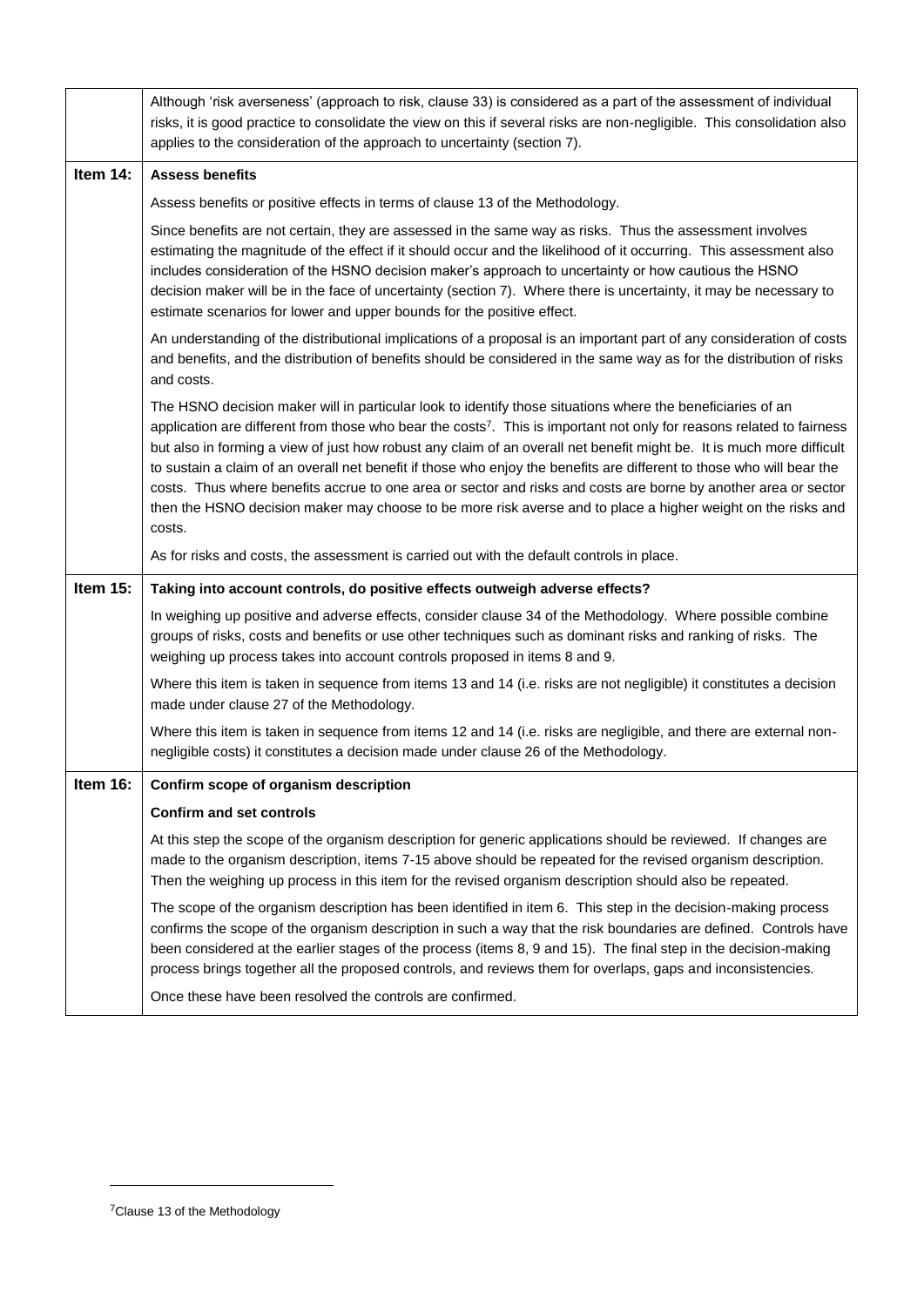# **Appendix 2: Proposed controls that address the matters specified in Part 2 of Schedule 3 (HSNO Act)**

#### **Schedule 3 (Part 2) Matters to be addressed by containment controls for new organisms (excluding GMOs)**

**Addressed by control:** 

| 1    | To limit the likelihood of any accidental release of any organism or any viable genetic material, the controls imposed<br>by an approval shall specify-                                               |         |                                                                                                                                                                                                                                                                                                                            |
|------|-------------------------------------------------------------------------------------------------------------------------------------------------------------------------------------------------------|---------|----------------------------------------------------------------------------------------------------------------------------------------------------------------------------------------------------------------------------------------------------------------------------------------------------------------------------|
| 1(a) | Requirements for treatment and<br>decontamination to prevent<br>escape by way of expelled air,<br>discharge of water or liquid<br>waste, removal of solid waste, or<br>breaches in facility boundary: | 7       | The containment area(s) must be designed, constructed, managed, and<br>maintained to prevent the approved organism from escaping, taking into<br>account the physical, health and behavioural needs of the approved<br>organism(s).                                                                                        |
|      |                                                                                                                                                                                                       | $\,8\,$ | Persons entering and exiting the containment facility and/or any containment<br>areas must do so in a way that does not adversely affect containment of the<br>approved organism(s).                                                                                                                                       |
|      |                                                                                                                                                                                                       | 15      | Unauthorised persons must be excluded from the containment facility.                                                                                                                                                                                                                                                       |
|      |                                                                                                                                                                                                       | 18      | Any waste (including biological material) that may harbour the approved<br>organism(s), or heritable material from the approved organism, must be<br>treated to ensure that the approved organism or any heritable material is<br>killed prior to discarding.                                                              |
|      |                                                                                                                                                                                                       | 19      | Any equipment, that may harbour the approved organism(s) or heritable<br>material from the approved organism, must be treated to ensure that the<br>approved organism or any heritable material is killed prior to the equipment<br>being used for another purpose or being removed from the containment<br>area/facility. |
| 1(b) | Equipment and requirements for<br>facility construction to enable the<br>requirements for treatment and<br>decontamination to be readily<br>met:                                                      | 7       | The containment area(s) must be designed, constructed, managed, and<br>maintained to prevent the approved organism from escaping, taking into<br>account the physical, health and behavioural needs of the approved<br>organism(s).                                                                                        |
|      |                                                                                                                                                                                                       | 18      | Any waste (including biological material) that may harbour the approved<br>organism(s), or heritable material from the approved organism, must be<br>treated to ensure that the approved organism or any heritable material is<br>killed prior to discarding.                                                              |
|      |                                                                                                                                                                                                       | 19      | Any equipment, that may harbour the approved organism(s) or heritable<br>material from the approved organism, must be treated to ensure that the<br>approved organism or any heritable material is killed prior to the equipment<br>being used for another purpose or being removed from the containment<br>area/facility. |
| 1(c) | Requirements to be complied<br>with for the access of persons to<br>the facility:                                                                                                                     | 8       | Persons entering and exiting the containment facility and/or any containment<br>areas must do so in a way that does not adversely affect containment of the<br>approved organism(s).                                                                                                                                       |
|      |                                                                                                                                                                                                       | 15      | Unauthorised persons must be excluded from the containment facility.                                                                                                                                                                                                                                                       |
|      |                                                                                                                                                                                                       | 21      | Any person (including contractors, staff, students, visitors, and volunteers)<br>entering the containment facility and/or containment areas must have<br>received sufficient instruction on the containment regime to enable the<br>person to meet their responsibilities in relation to containment.                      |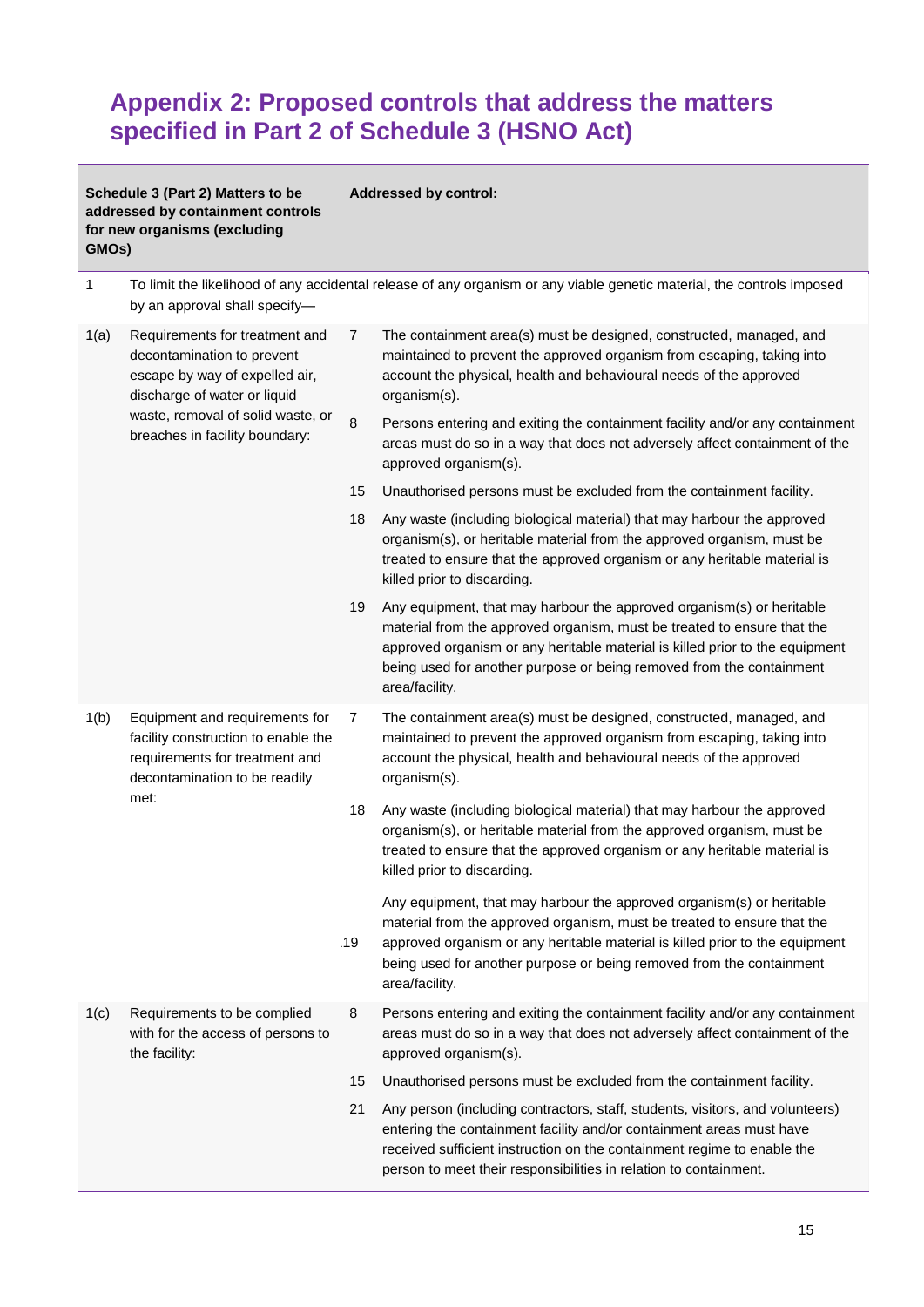| Schedule 3 (Part 2) Matters to be<br>addressed by containment controls<br>for new organisms (excluding<br>GMOs) |                                                                                                                                                                    |                | <b>Addressed by control:</b>                                                                                                                                                                                                                                                                                               |
|-----------------------------------------------------------------------------------------------------------------|--------------------------------------------------------------------------------------------------------------------------------------------------------------------|----------------|----------------------------------------------------------------------------------------------------------------------------------------------------------------------------------------------------------------------------------------------------------------------------------------------------------------------------|
| 1(d)                                                                                                            | Procedures and requirements<br>for transport, identification, and<br>packaging for all biological<br>material to and from the facility<br>and within the facility: | 6              | The containment facility and all containment area(s) where the approved<br>organisms may be held must be clearly defined, described, and documented,<br>including their location and boundaries.                                                                                                                           |
|                                                                                                                 |                                                                                                                                                                    | 9              | The approved organism(s) must be identifiable as a new organism and able<br>to be linked to the relevant HSNO Act approval.                                                                                                                                                                                                |
|                                                                                                                 |                                                                                                                                                                    | 10             | Notification must be given to MPI of any intended movement of approved<br>organisms outside of the facility, or any proposed modification to the<br>containment regime which may affect the integrity of containment of the<br>approved organism(s), before the actions are undertaken                                     |
|                                                                                                                 |                                                                                                                                                                    | 11             | The EPA and MPI must be notified in writing before this HSNO Act approval<br>is used for the first time.                                                                                                                                                                                                                   |
|                                                                                                                 |                                                                                                                                                                    | 13             | The approved organism(s) must be contained during movement within or to<br>the containment facility.                                                                                                                                                                                                                       |
|                                                                                                                 |                                                                                                                                                                    | 14             | When being moved outside of a containment facility, within New Zealand, the<br>approved organism must be accompanied by documentation stating the:<br>identity of the approved organism(s)<br>a)<br>containment requirements<br>b)<br>details of the sender<br>c)<br>d)<br>details of the receiving facility.              |
| 1(e)                                                                                                            | Requirements for the disposal of<br>any biological material:                                                                                                       | 18             | Any waste (including biological material) that may harbour the approved<br>organism(s), or heritable material from the approved organism, must be<br>treated to ensure that the approved organism or any heritable material is<br>killed prior to discarding.                                                              |
|                                                                                                                 |                                                                                                                                                                    | 19             | Any equipment, that may harbour the approved organism(s) or heritable<br>material from the approved organism, must be treated to ensure that the<br>approved organism or any heritable material is killed prior to the equipment<br>being used for another purpose or being removed from the containment<br>area/facility. |
| 1(f)                                                                                                            | Requirements for facility                                                                                                                                          | $\mathbf{1}$   | The approved organism(s) must be contained.                                                                                                                                                                                                                                                                                |
|                                                                                                                 | construction:                                                                                                                                                      | $\overline{7}$ | The containment area(s) must be designed, constructed, managed, and<br>maintained to prevent the approved organism from escaping, taking into<br>account the physical, health and behavioural needs of the approved<br>organism(s).                                                                                        |
|                                                                                                                 |                                                                                                                                                                    | 10             | Notification must be given to MPI of any intended movement of approved<br>organisms outside of the facility, or any proposed modification to the<br>containment regime which may affect the integrity of containment of the<br>approved organism(s), before the actions are undertaken.                                    |
|                                                                                                                 |                                                                                                                                                                    | 26             | Any remedial requirements identified under control 25, or by any other<br>means, must be actioned as soon as possible.                                                                                                                                                                                                     |
| 1(g)                                                                                                            | Requirements to secure the<br>facility and openings, including<br>securing against failure in the<br>event of foreseeable hazards.                                 | 7              | The containment area(s) must be designed, constructed, managed, and<br>maintained to prevent the approved organism from escaping, taking into<br>account the physical, health and behavioural needs of the approved<br>organism(s).                                                                                        |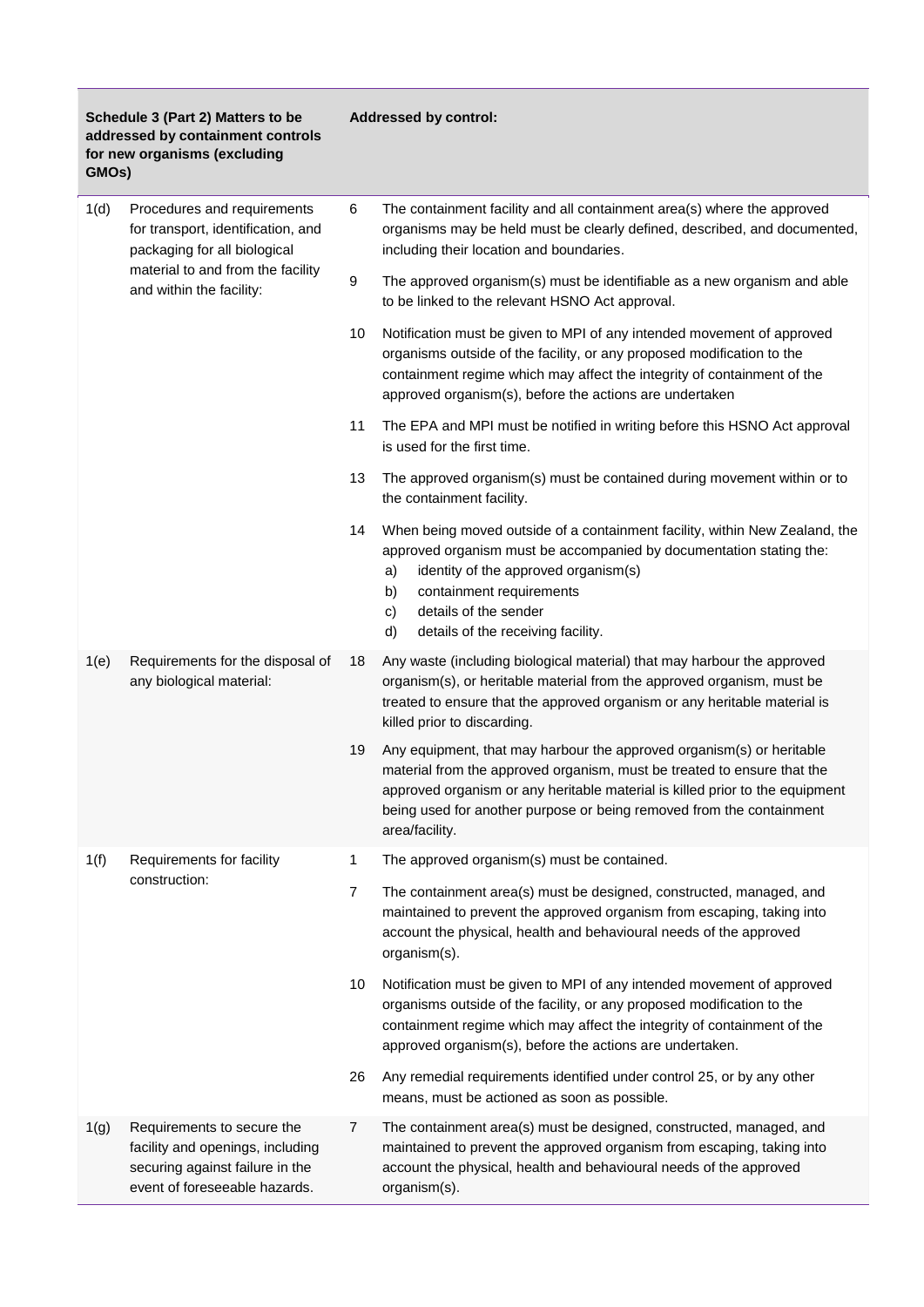| Schedule 3 (Part 2) Matters to be<br>addressed by containment controls<br>for new organisms (excluding<br>GMOs) |                                                                                                                                           |    | <b>Addressed by control:</b>                                                                                                                                                                                                                                                                                                                                   |
|-----------------------------------------------------------------------------------------------------------------|-------------------------------------------------------------------------------------------------------------------------------------------|----|----------------------------------------------------------------------------------------------------------------------------------------------------------------------------------------------------------------------------------------------------------------------------------------------------------------------------------------------------------------|
|                                                                                                                 |                                                                                                                                           | 15 | Unauthorised persons must be excluded from the containment facility.                                                                                                                                                                                                                                                                                           |
|                                                                                                                 |                                                                                                                                           | 20 | The containment facility must be secured and monitored to ensure the<br>exclusion of undesirable organisms that might compromise the containment<br>of the approved organism(s).                                                                                                                                                                               |
|                                                                                                                 |                                                                                                                                           | 25 | To ensure containment is being achieved, containment measures must be:<br>inspected, monitored and reviewed as appropriate<br>a)<br>b)<br>inspected as soon as possible after any event that could compromise<br>the containment regime such as an Act of God (such as flood,<br>earthquake) or any unauthorised attempt to enter the containment<br>facility. |
| $\overline{2}$                                                                                                  |                                                                                                                                           |    | To exclude unauthorised people from the facility, the controls imposed by an approval shall specify-                                                                                                                                                                                                                                                           |
| 2(a)                                                                                                            | Means of identification of all<br>entrances to the facility:                                                                              | 6  | The containment facility and all containment area(s) where the approved<br>organisms may be held must be clearly defined, described, and documented,<br>including their location and boundaries.                                                                                                                                                               |
|                                                                                                                 |                                                                                                                                           | 16 | All containment facility entrances must be clearly identified including<br>specifying who has the right of access                                                                                                                                                                                                                                              |
|                                                                                                                 |                                                                                                                                           | 17 | The number and location of entrances to the containment facility where the<br>approved organism(s) are held must be identified and documented.                                                                                                                                                                                                                 |
| 2(b)                                                                                                            | The numbers of entrances and<br>access to the facility:                                                                                   | 6  | The containment facility and all containment area(s) where the approved<br>organisms may be held must be clearly defined, described, and documented,<br>including their location and boundaries.                                                                                                                                                               |
|                                                                                                                 |                                                                                                                                           | 16 | All containment facility entrances must be clearly identified including<br>specifying who has the right of access.                                                                                                                                                                                                                                             |
|                                                                                                                 |                                                                                                                                           | 17 | The number and location of entrances to the containment facility where the<br>approved organism(s) are held must be identified and documented.                                                                                                                                                                                                                 |
| 2(c)                                                                                                            | Security requirements for the<br>entrances and the facility.                                                                              | 15 | Unauthorised persons must be excluded from the containment facility.                                                                                                                                                                                                                                                                                           |
|                                                                                                                 |                                                                                                                                           | 16 | All containment facility entrances must be clearly identified including<br>specifying who has the right of access.                                                                                                                                                                                                                                             |
|                                                                                                                 |                                                                                                                                           | 17 | The number and location of entrances to the containment facility where the<br>approved organism(s) are held must be identified and documented.                                                                                                                                                                                                                 |
| 3                                                                                                               |                                                                                                                                           |    | To control the effects of any accidental release or escape of an organism-                                                                                                                                                                                                                                                                                     |
| 3(a)                                                                                                            | Controls imposed by an<br>approval shall specify an<br>eradication plan for escaped<br>organisms:                                         | 23 | There must be a documented contingency plan for each approved organism<br>held in that containment facility.                                                                                                                                                                                                                                                   |
| 3(b)                                                                                                            | Controls imposed by an<br>approval may specify<br>requirements to limit the<br>likelihood of an escaped<br>organism spreading, surviving, | 12 | MPI must be notified as soon as possible, and within 24 hours, of any escape<br>and/or breach of containment and the actions taken in response to that<br>incident                                                                                                                                                                                             |
|                                                                                                                 |                                                                                                                                           | 23 | There must be a documented contingency plan for each approved organism<br>held in that containment facility.                                                                                                                                                                                                                                                   |

ŕ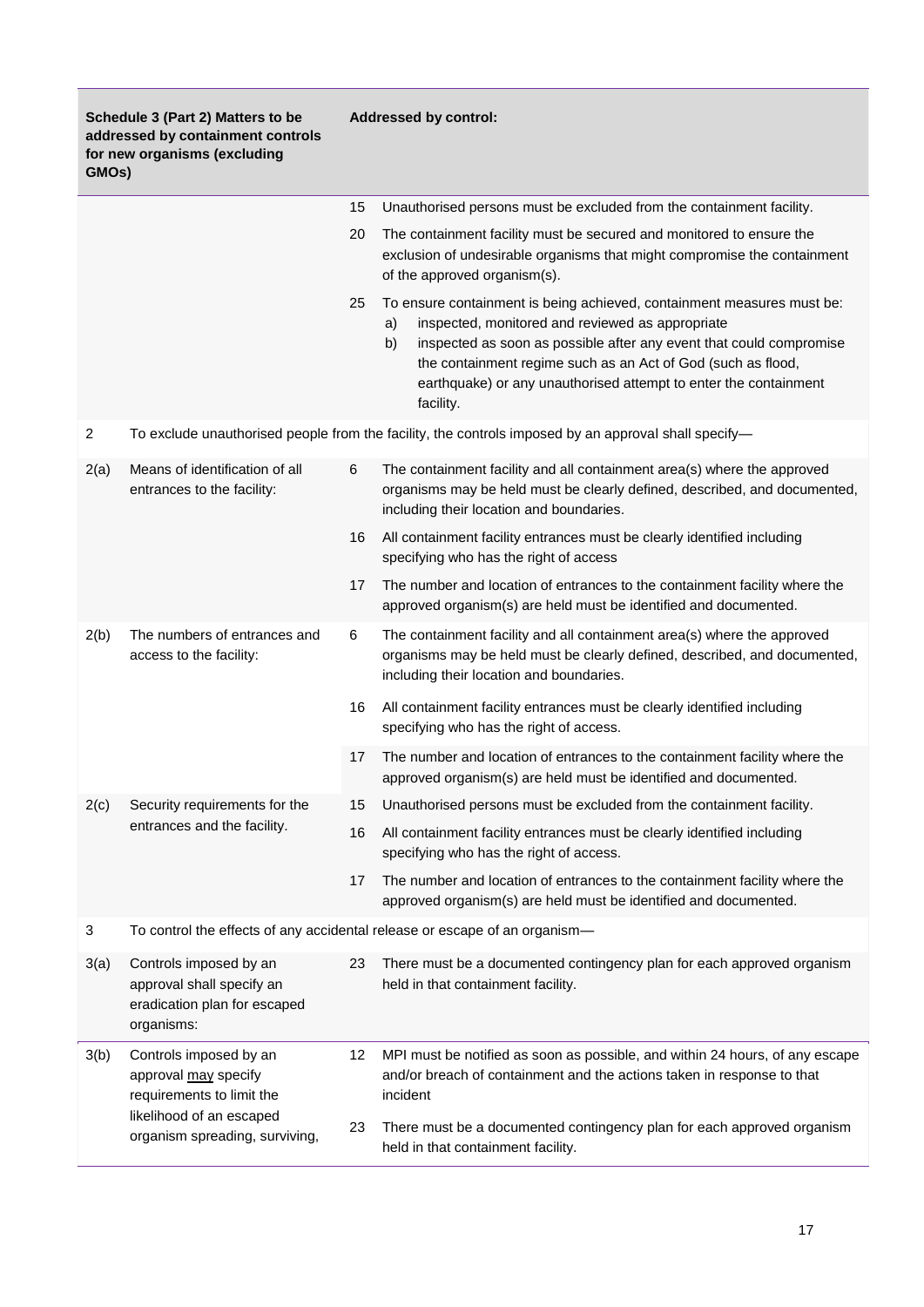| Schedule 3 (Part 2) Matters to be<br>addressed by containment controls<br>for new organisms (excluding<br>GMO <sub>s</sub> ) |                                                                                                                                                |  | <b>Addressed by control:</b> |                                                                                                                                                                                                                                                                                                                                                                |
|------------------------------------------------------------------------------------------------------------------------------|------------------------------------------------------------------------------------------------------------------------------------------------|--|------------------------------|----------------------------------------------------------------------------------------------------------------------------------------------------------------------------------------------------------------------------------------------------------------------------------------------------------------------------------------------------------------|
|                                                                                                                              | and breeding, including, but not<br>limited to, $-$                                                                                            |  | 24                           | The contingency plan must be implemented immediately if there is any<br>reason to believe that an approved organism has escaped or been released                                                                                                                                                                                                               |
|                                                                                                                              | (i)<br>Exclusion zones (spatial or<br>temporal):<br>(ii)<br>Location of the facility<br>outside the usual habitat<br>range of the organism.    |  |                              | from a containment area or the containment facility, or any other breach of<br>containment has occurred.                                                                                                                                                                                                                                                       |
|                                                                                                                              |                                                                                                                                                |  |                              |                                                                                                                                                                                                                                                                                                                                                                |
| $\overline{4}$                                                                                                               | Controls imposed by an<br>approval shall specify inspection<br>and monitoring requirements for<br>containment facilities.                      |  | 20                           | The containment facility must be secured and monitored to ensure the<br>exclusion of undesirable organisms that might compromise the containment<br>of the approved organism(s).                                                                                                                                                                               |
|                                                                                                                              |                                                                                                                                                |  | 25                           | To ensure containment is being achieved, containment measures must be:<br>inspected, monitored and reviewed as appropriate<br>a)<br>inspected as soon as possible after any event that could compromise<br>b)<br>the containment regime such as an Act of God (such as flood,<br>earthquake) or any unauthorised attempt to enter the containment<br>facility. |
| 5                                                                                                                            | Controls imposed by an<br>approval may specify the<br>qualifications required of the<br>person responsible for<br>implementing those controls. |  | $\overline{2}$               | The organisation, entity or person(s) responsible for the ownership, control<br>and management of the containment facility where the approved organisms<br>are held (including Board members and/or directors) must ensure<br>compliance with the controls of this approval.                                                                                   |
|                                                                                                                              |                                                                                                                                                |  | 21                           | Any person (including contractors, staff, students, visitors, and volunteers)<br>entering the containment facility and/or containment areas must have<br>received sufficient instruction on the containment regime to enable the<br>person to meet their responsibilities in relation to containment.                                                          |